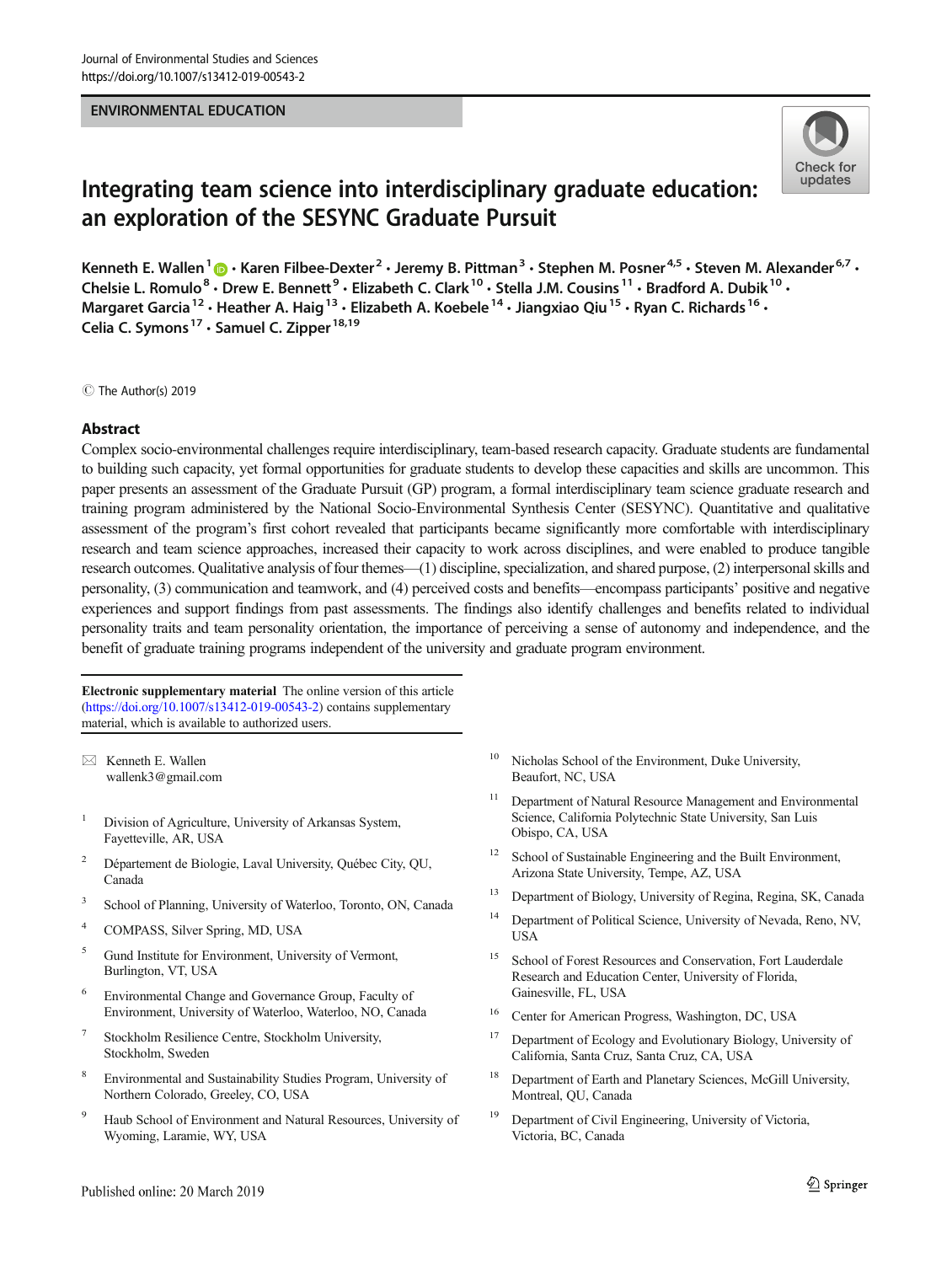Keywords Collaboration  $\cdot$  Content analysis  $\cdot$  Graduate education  $\cdot$  Personality traits  $\cdot$  Program evaluation  $\cdot$  Qualitative research

## Introduction

Contemporary socio-environmental (S-E) challenges like climate change, biodiversity loss, water management, and renewable energy are multifactorial and cannot be appropriately conceptualized, defined, or examined from a single scientific disciplinary perspective. They demand the application of interdisciplinary research (IDR) and team science (TS) approaches to capitalize on diverse perspectives and knowledge domains (Palmer et al. [2016;](#page-14-0) Table 1). Several factors contribute to this demand for IDR and TS: (a) the inherent complexity and dynamism of socio-environmental interactions, (b) disciplinary perspectives that are too narrow to thoroughly address the complexity of real-world issues and questions, (c) the urgency of S-E challenges, and (d) the availability of facilitating technologies (National Research Council [NRC] [2005](#page-14-0)). Such factors also reflect an imperative to develop and evaluate organized training and research programs. Organized and structured programs can generate the IDR and TS capacity necessary to create and sustain a S-E research community capable of addressing challenges now and in the future (Clark et al. [2011](#page-13-0)). While the need for IDR and TS remains salient, the novelty of organized IDR and TS training programs requires evaluation of experiences, practices, and curriculum to assess quality and effectiveness. The imperative to evaluate IDR and TS training efficacy is particularly salient for those programs designed for graduate students, as participants are positioned to assume leadership in academic and conservation institutions in the future (Meyer et al. [2015](#page-14-0)). Here, we present a post-program assessment of a project-based TS graduate training program, separate from participants' universitybased graduate program, whose objective is to develop TS and IDR capacity: the Graduate Pursuit (GP) program administered by the National Socio-Environmental Synthesis Center (SESYNC).

To sustain a community of research and practice with the ethos and skills to produce and apply high-quality S-E science requires that graduate students acquire IDR and TS skills. Graduate students in S-E fields require opportunities to develop team-based research and collaborative problem solving skills, interpersonal and relational skills, and the skills to learn and integrate concepts from others' disciplines (Bosque-Pérez et al. [2016;](#page-13-0) Cannon et al. [1996;](#page-13-0) Graesser et al. [2018](#page-14-0)). Such opportunities facilitate the development of skills and experiences that transfer to professional practice but are uncommon in formal graduate curricula (Blickley et al. [2013](#page-13-0); Colón-Rivera et al. [2013;](#page-13-0) Hampton et al. [2017;](#page-14-0) Tress et al. [2007](#page-15-0)). Some universitybased graduate programs provide these opportunities, and associated assessments of them are available (Graybill et al. [2006](#page-14-0); Read and Garcia [2015](#page-14-0)). However, limitations in infrastructure, expertise, and funding constrain the prevalence and scope of university-based programs to foster and support interdisciplinary, team-based S-E research. Moreover, university-based programs tend to be developed within the existing graduate program structures, which

| Term                                   | Definition                                                                                                                                                                                                                                                                                                                                                                                                                                             |  |  |  |
|----------------------------------------|--------------------------------------------------------------------------------------------------------------------------------------------------------------------------------------------------------------------------------------------------------------------------------------------------------------------------------------------------------------------------------------------------------------------------------------------------------|--|--|--|
| Social-environmental<br>research (S-E) | The study of co-dependent human and natural systems, <i>i.e.</i> , linked social and<br>biophysical systems that mutually influence one another, including their<br>structure, dynamics, and sustainability. Understanding these systems often<br>involves synthesis research that is relevant across multiple spatial, temporal, and<br>cultural contexts.                                                                                            |  |  |  |
| Synthesis research                     | Research approach that uses various sources of knowledge and expertise to<br>accelerate knowledge production, define new approaches or directions, and<br>integrate ideas, theories, and/or data.                                                                                                                                                                                                                                                      |  |  |  |
| Interdisciplinary research<br>(IDR)    | An interactive process that integrates knowledge from multiple scientific<br>disciplines and non-scientific sectors to jointly address research<br>questions/problems and synthesize knowledge. Here, we do not distinguish<br>interdisciplinary from transdisciplinary, which some view as a higher-order<br>process and others use to refer to the practice of including knowledge-users or<br>stakeholders as participants in the research process. |  |  |  |
| Team science (TS)                      | Cross-disciplinary and/or cross-sector research initiatives formed by various<br>collaborators and partners (often long-term). TS initiatives leverage the<br>strengths and expertise of partners trained and experienced in different fields to<br>co-develop, co-define, co-produce, and co-implement research questions that<br>pertain to a common or overlapping subject matter with the intent to integrate<br>knowledge.                        |  |  |  |

Table 1 Glossary of key terms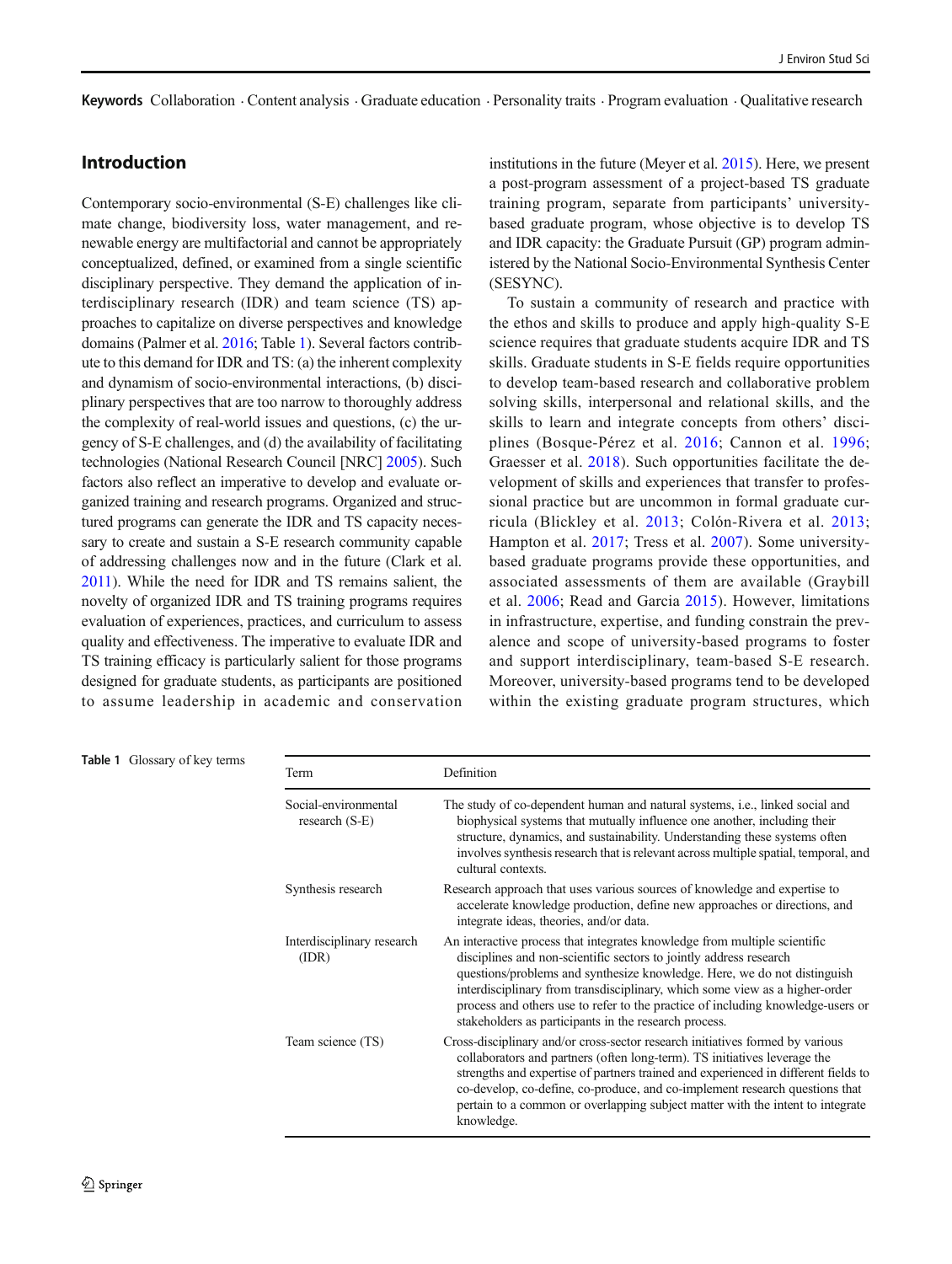position the needs and desired outcomes of the program in competition with the IDR and TS needs of the broader S-E field. In comparison with university-based programs, the GP features a unique setting and programmatic design that would be expected to generate different benefits and challenges. Identifying these benefits and challenges and placing them within IDR and TS literature directs the purpose of this assessment and its contribution to the S-E field.

Our assessment asks what strengths, weaknesses, challenges, and benefits did GP participants experience and how do these compare with previous assessments of graduate training programs? To answer this question, we use qualitative (open-ended) and quantitative (close-ended) measures to assess participants experiences, beliefs, opinions, and perceptions related to the GP. Qualitative measures and content analysis are used to explore emergent theme-related experiences with the program, their team, and their project, as well as their perceptions of IDR/TS training and skills development. Quantitative measures are used to assess beliefs about team success, integration, and comfort with IDR and TS and to examine personality traits and their relationship to success and integration, which are linked to IDR progress and outcomes (Bennett et al. [2018;](#page-13-0) National Research Council [2015\)](#page-14-0). We discuss findings relative to the previous assessments of interdisciplinary graduate training programs (e.g., Golde and Gallagher [1999;](#page-13-0) Graybill et al. [2006;](#page-14-0) Meyer et al. [2015\)](#page-14-0). While our assessment is exploratory, it represents an essential step towards assessing participant experiences with and perceptions of TS/IDR training and demonstrating the GP's impact on TS/IDR capacity-building. Such information is valuable to advance conversations about interdisciplinary graduate training program effectiveness, particularly as calls for IDR/TS skills and experience in the S-E field grows. Our research questions and findings are also relevant and valuable to educators and program directors who design S-E graduate curricula, as well as graduate students and early-career researchers in the S-E field currently engaging or seeking to engage in IDR and TS.

# Challenges and benefits of interdisciplinary research and team science

The increased frequency of interdisciplinary, team-based research in S-E fields and, importantly, assessments of them continually improve our understanding of the hallmarks, challenges, barriers, and conditions that facilitate effective IDR and TS (Edelenbos et al. [2017;](#page-13-0) NRC [2005;](#page-14-0) Palmer et al. [2016\)](#page-14-0). The NRC identified seven parallel hallmarks of and challenges to effective IDR and TS initiatives: (1) member diversity, (2) knowledge integration, (3) team size, (4) goal alignment, (5) boundary permeability, (6) geographic dispersion, and (7) task interdependence (NRC [2015\)](#page-14-0). Key elements to overcome these challenges include organized research frameworks (structures) and practices that facilitate collaborative interaction (processes) (Lindenfeld et al. [2012;](#page-14-0) McGreavy et al. [2013](#page-14-0), [2015](#page-14-0); Wallen [2017\)](#page-15-0). Awareness and application of these hallmarks and challenges are key factors that influence the success of IDR/TS initiatives and should therefore be considered and incorporated into those initiatives, yet that consideration is uncommon. Moreover, purposeful and accountable assessment of these and other factors as components of IDR and TS initiatives is a relatively recent phenomenon (Jacobs and Frickel [2009](#page-14-0)).

Past assessments show that various hallmarks and challenges listed above contribute to IDR/TS success and failure, which can be defined as the development of basic and applied research outcomes and/or increased capacity of researchers to function in IDR/TS settings. For instance, teams comprised of members with diverse disciplines, experiences, career stages, and socio-demographics are often more successful than others (Cheruvelil et al. [2014;](#page-13-0) Nancarrow et al. [2013](#page-14-0)). As caveats, team member diversity should be weighed and balanced with the ability to develop a shared purpose, agree on similar goals or incentives, and integrate knowledge from diverse domains of expertise. Regarding knowledge integration, others emphasize the importance of processes that link individual learning to research outcomes via joint problem formulation, participatory learning, and use of shared conceptual models (Heemskerk et al. [2003;](#page-14-0) Pennington [2016\)](#page-14-0). Assessments also reveal interpersonal and communication skills, and the research processes that facilitate their development, contribute to positively to outcomes and experiences (McGreavey et al. [2013](#page-14-0), [2015](#page-14-0)). Communication competencies and patterns also influence how knowledge is mutually understood, codeveloped, and synthesized, which can afford or constrain inclusivity, teamwork, and progress towards shared goals (Cheruvelil et al. [2014](#page-13-0); Thompson [2009\)](#page-15-0). Others emphasize the importance of managing interpersonal relationships and interacting personalities within teams (Bennett et al. [2018;](#page-13-0) LePine et al. [2011;](#page-14-0) Molleman [2005;](#page-14-0) Peeters et al. [2006](#page-14-0)). In practice, however, such elements and skills are often not recognized as prerequisites, and the skills to engage in or cope with them must be developed. Collectively, past assessments emphasize attention to developing and facilitating research processes that expand researchers'skills to manage individual and shared goals, interpersonal interactions, and two-way communications.

Graduate students face similar challenges with established researchers and practitioners who engage in IDR and TS. These include the following: (a) team selection and diversity (Morse et al. [2007;](#page-14-0) Newswander and Borrego [2009\)](#page-14-0), (b) problem formulation and knowledge integration (Tress et al. [2009\)](#page-15-0), (c) communication and interpersonal skills development (Read et al. [2016;](#page-14-0) Record et al. [2016;](#page-14-0) Tress et al. [2007\)](#page-15-0), and (d) cost-benefit balance (Read and Garcia [2015\)](#page-14-0).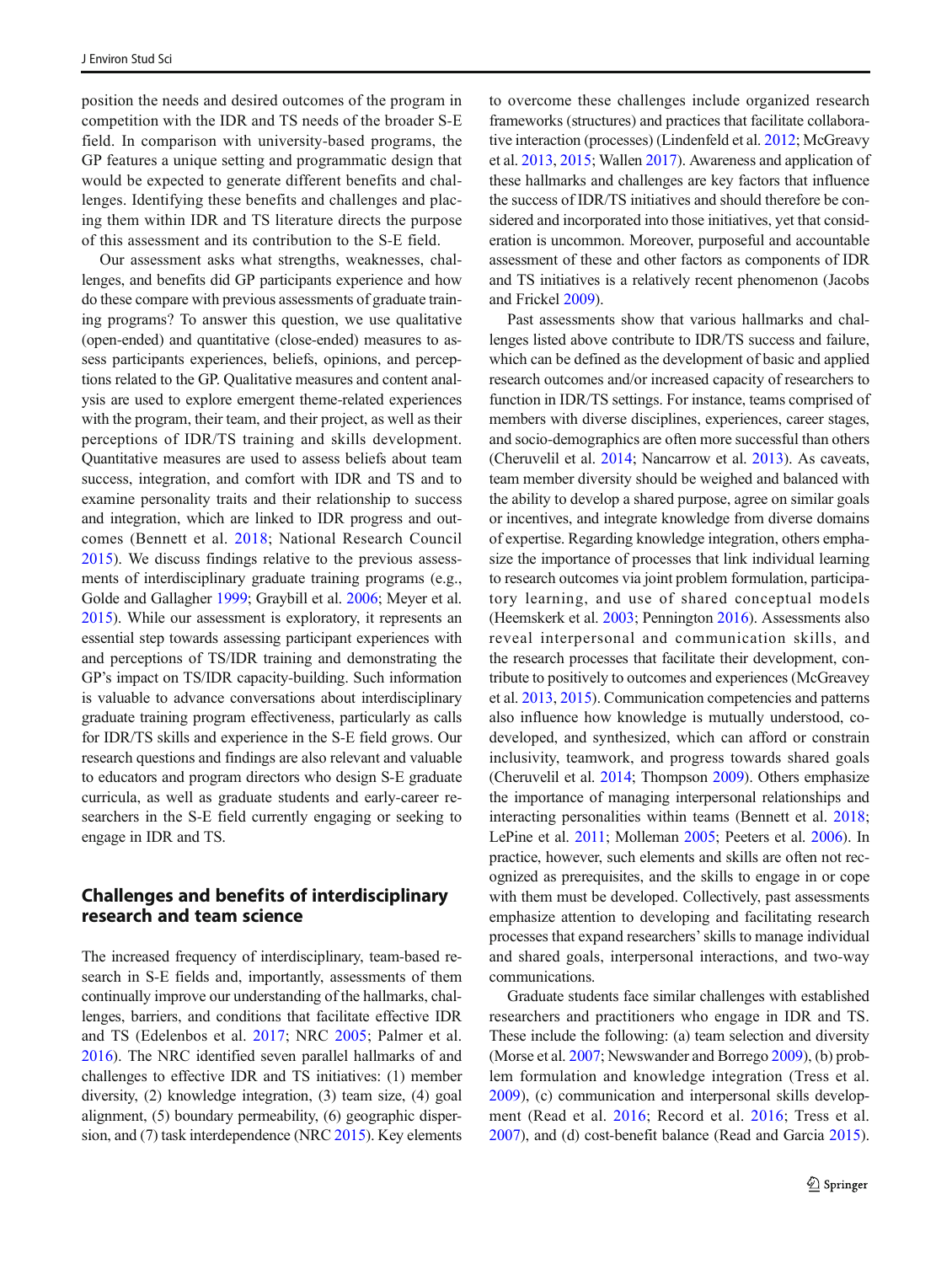Graduate students also face unique challenges (Demharter et al. [2017](#page-13-0); Rhoten and Parker [2004](#page-14-0)). These relate to their status as students and the structure of graduate programs, which prioritize disciplinary-focused research activities (Tress et al. [2009](#page-15-0)). Other scholars identify challenges related to (a) a lack of exposure to and engagement with students of other disciplines or (b) an appropriate supervision, mentoring, and pedagogical approach (Bosque-Pérez et al. [2016;](#page-13-0) Record et al. [2016\)](#page-14-0). Consequently, graduate students who engage in S-E research are often challenged to balance the disciplinary depth required by their graduate program while simultaneously broadening their interdisciplinary breadth to address complex S-E issues. Though myriad challenges exist, graduate students are well-positioned to receive substantial and enduring benefits from IDR and TS experiences as they are at a formative stage of their career (Graybill et al. [2006](#page-14-0); Moslemi et al. [2009](#page-14-0)). Moreover, IDR and TS supplement traditional graduate training by facilitating active collaborations, professional interactions, and essential skills development. As such, providing opportunities to address S-E issues via IDR and TS approaches while simultaneously lessening challenges and enabling skills development is imperative.

Assessments of interdisciplinary graduate training in a university setting suggest various best practices to lessen challenges and enable skills development. At a program-level these include the following: (a) developing a core curriculum or competencies, (b) clarifying expectations for both depth and breadth, (c) providing mentoring and mentor training, (d) ensuring (in)formal, theoretical, and experiential educational opportunities, and (e) clear communication of expectations (Meyer et al. [2015\)](#page-14-0). At the individual-level, activities that facilitate the development of IDR/TS capacity include (a) facilitating interactions with external graduate faculty and students, (b) joining projects that are related to ones' dissertation subject, (c) identifying the practical relevance of a project, and (d) establishing a sense of project ownership (Tress et al. [2009;](#page-15-0) Graybill et al. [2006](#page-14-0); Ryser et al. [2009\)](#page-14-0). Numerous programs and trainings have been developed, implemented, and evaluated within existing graduate program or university structures to offer and facilitate IDR and TS. Examples of these include the National Science Foundation's (NSF) Integrative Graduate Education and Research Traineeship (IGERT), Research Traineeship (NRT) programs and derivatives such as the Applied Biodiversity Science (ABS) program (Landon et al. [2015](#page-14-0)) and the Employing Model-Based Reasoning in Socio-Environmental Synthesis (EMBeRS) workshop (Killion et al. [2018](#page-14-0)). However, few initiatives have attempted to meet IDR and TS capacity-building needs via programs independent of a university setting. In this context, the learning environment, constraints and affordances, and expectations may be distinct and manifest differently. Moreover, existing outside the university, such programs better reflect what is required and expected of S-E professionals,

and to our knowledge, no assessment of such an IDR/TS graduate training program has been conducted.

#### SESYNC Graduate Pursuit

The National Socio-Environmental Synthesis Center (SESYNC) was established in 2011 through a US National Science Foundation award to the University of Maryland (Palmer et al. [2016](#page-14-0)). SESYNC operates as a boundary organization (Guston  $2001$ ). Its mission is "to foster synthetic, actionable science related to the structure, functioning, and sustainability of socio-environmental systems," which is achieved through several programs (workshops, training, postdoctoral fellowships). Their core program, Pursuits, facilitate the creation of S-E research teams via an in-kind support (Baron et al. [2017](#page-13-0); Biancani et al. [2018](#page-13-0)). That is, unlike a traditional research grant, Pursuits support teams with logistic support funds—travel, accommodations, meeting facilities, collaboration space, and computational support and cyberinfrastructure—and staff that provide technical consulting and professional facilitation; Pursuits do not fund primary data collection that requires offsite fieldwork, surveys, or assessments.

The goal of a Pursuit is the creation of a highly interdisciplinary team, with members in and out of academia, which codevelops and undertakes research to synthesize diverse data and knowledge and results in findings or products that are applicable or actionable across multiple scales and sectors, with the potential to inform decision-makers. Teams range from 10 to 25 members and are supported for a duration of 18–24 months. SESYNC designed and implements a framework with several reflexive and iterative practices to foster interdisciplinary skills training and research progress over the life of a Pursuit (Fig. [1](#page-4-0)). The recursive nature of the framework allows teams to iteratively implement, practice, learn, and reexamine various stages and elements of a project (e.g., project planning, meeting agenda setting, communication strategies, or database management). While ultimately a linear process from research proposal to research product(s), the framework allows teams and individuals to revisit many aspects of the research process to increase a team's potential for success and an individual's capacity to succeed within the IDR/TS setting.

In 2014, SESYNC used this framework to initiate the Graduate Pursuit program ([https://www.sesync.org/for-you/](https://www.sesync.org/for-you/educator/programs/graduate-programs) [educator/programs/graduate-programs\)](https://www.sesync.org/for-you/educator/programs/graduate-programs), an experiential, IDR/ TS training program that engages doctoral students in the same manner as Pursuits. Several aspects reflect what would be required and expected of any other grant application process, i.e., developing a competitive proposal and forming a team reflective of accomplishing the proposed research. To those ends, the GP requires self-formation of teams (5–7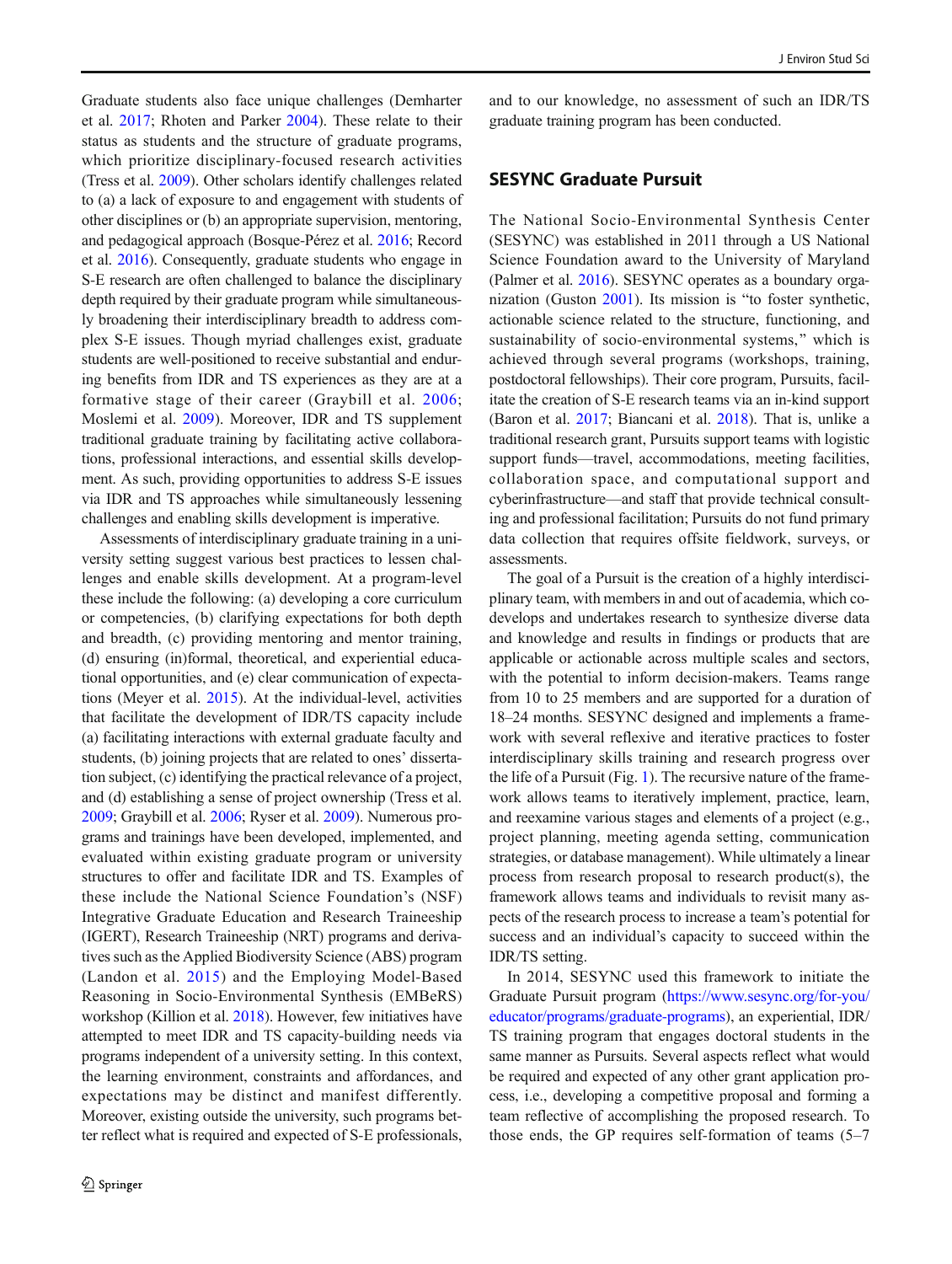<span id="page-4-0"></span>Fig. 1 An outline of the SESYNC Graduate Pursuit framework: structures, processes, and practices. The GP framework proposes two main research stages (ovals) and various research structures and processes (squares): research development and training (light hue), project facilitation activities and tools (medium hue), and objective and desired outcomes (dark hue). Dash-lined arrows represent iterative processes to improve research outcomes, skills development, and team dynamics, while solid arrows represent designed workflow



members) with diverse backgrounds and disciplines to propose, conduct, and disseminate S-E research in a TS setting. The central and distinguishing feature of the GP, in comparison with other graduate training programs, is that students independently form and lead teams and projects as principal investigators from proposal to publication. The GP is designed as a long-term (12–18 months) training program, independent of students' graduate program, wherein doctoral students conduct research while simultaneously developing and using skills necessary to navigate and excel in a TS setting. The program comprises a series of multi-day team meetings at SESYNC, long-term and structured engagement with staff, tailored cyberinfrastructure and computational support, and leadership training in the management and organization of teams for designated team leaders (two per team). The present study represents an exploratory effort to assess the GP's outcomes via a survey of its first cohort.

## Methods

Study participants  $(n = 39)$  comprised six teams who began their program in January 2015. All respondents were a doctoral student or candidate at the start of the GP. Geographically, most GP participants attended universities in the USA: Northeast (6), South Atlantic region (7), South (3), Midwest (5), Mountain West (3), and West (6). Globally, universities from Australia (1), Canada (6), Germany (1), and the UK (1) were represented. The first cohort's program formally ended in April 2016. In August 2016, an online, anonymous questionnaire of closed- and open-ended questions was sent to the cohort via Qualtrics online survey platform (KEW, KFD, JBP, and SMP were cohort members and developed the questionnaire but did not respond; all other authors were cohort members and did respond). The study was approved by the Texas A&M University Institutional Review Board (IRB2016-0466) and informed consent was obtained prior to participation.

The questionnaire assessed participants' experiences with the program, team, and project (Online Resource 1). Questions were developed using past assessments and key themes from the literature to explore participants' experiences and perceptions of success, integration, challenges, benefits, training, and skills development (Cheruvelil et al. [2014;](#page-13-0) Nancarrow et al. [2013;](#page-14-0) Record et al. [2016\)](#page-14-0). Success was measured as "how would you rate your team's overall success?"; integration as "how would you rate the level of integration (between disciplines) your team achieved?"; pre- and postparticipation comfort with IDR and TS as "how would rate your comfort level working in a team on an interdisciplinary project?"; and intention to continue IDR and TS as "will you pursue interdisciplinary collaborations and/or team science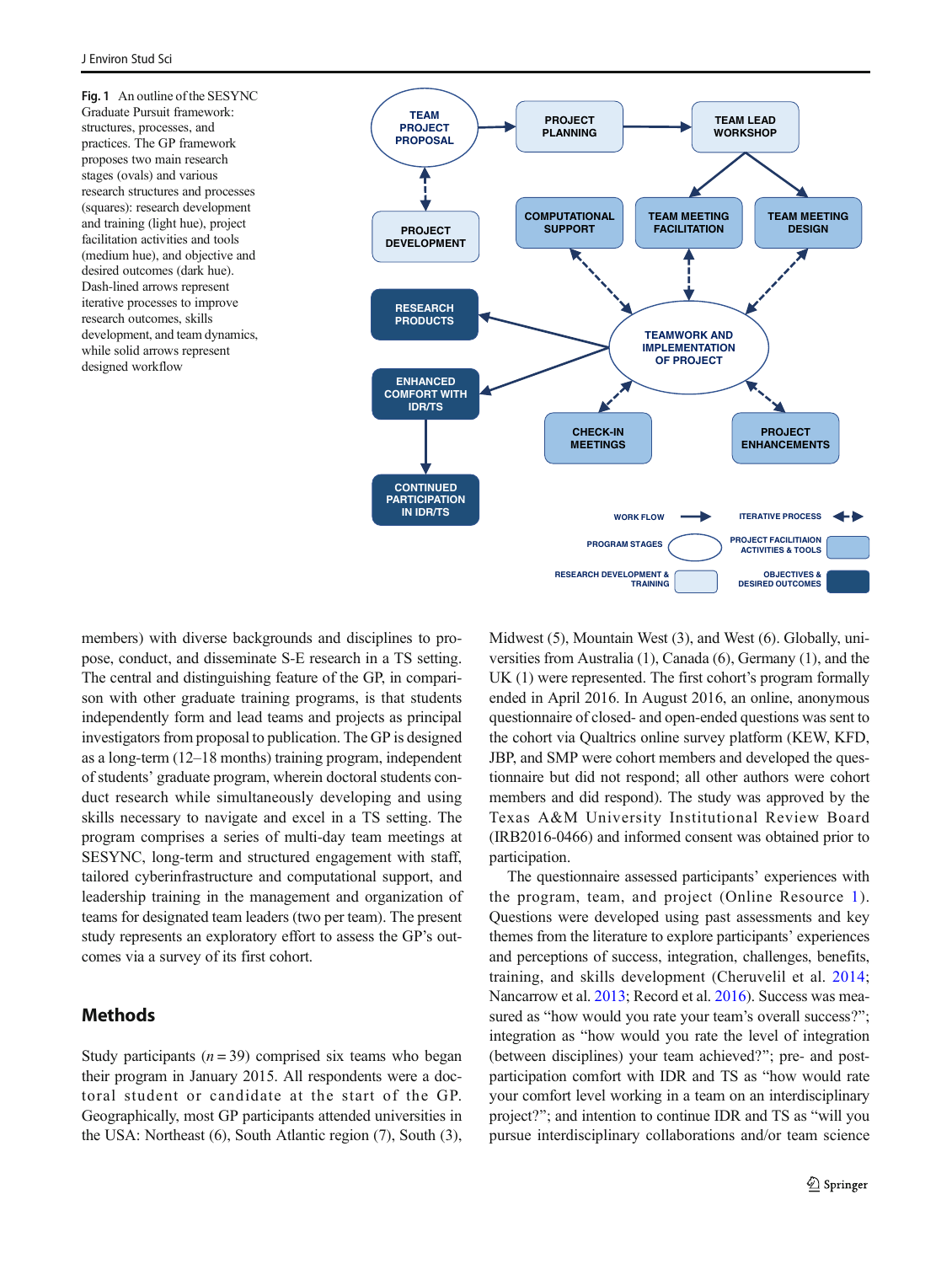research during the next stage of your career?". All closeended questions were measured using a 5-point Likert scale. In addition to these close-ended questions, we administered the Ten-Item Personality Inventory (TIPI) (Gosling et al. [2003\)](#page-14-0) to assess variation among participants and profile teams across five personality dimensions. These dimensions are as follows: extraversion (outgoing– reserved), neuroticism (calm–anxious), agreeableness (sympathetic–critical), conscientiousness (dependable–disorganized), and openness to experience (open–conventional) (McCrae and Costa Jr [2010\)](#page-14-0). We also compare integration and self-reported success across teams' TIPI profiles. Personality items were measured on a 7-point Likert scale (strongly disagree–strongly agree).

To measure participants' experiences with the GP, we asked, as an open-ended prompt: "what do you consider the lowlight(s) or negative takeaway(s) from your Graduate Pursuit experience?" and "what do you consider the highlight(s) or positive takeaway(s) of your Graduate Pursuit experience?". Challenges and barriers were measured with an open-ended prompt, "what challenges did your team face during the Graduate Pursuit?"; "how did your team overcome these challenges?"; "did you perceive any barriers or challenges while participating in the Graduate Pursuit?"; "how did you overcome these challenges?". Success was also measured with an openended prompt: "what factors were most important to your team's success?" and "what was missing but would have been helpful or facilitated team success?". Other openended prompts that inform our assessment were as follows: "how has the Graduate Pursuit differed from other interdisciplinary experiences or projects you have been part of?"; "what opportunities did participating in the Graduate Pursuit facilitate?"; "based on your experiences, what do you think are important principles for interdisciplinary research opportunities for graduate students and early career researchers?; and "what skills/knowledge gained from your experience will you take forward to new projects or do you think are transferable to the next step(s) of your career?"

Standard descriptive statistics and mean comparison were used to analyze and summarize quantitative items in R (v.3.2.1). Qualitative data were coded for emergent themes using content analysis and analyzed using NVivo qualitative data analysis software (Krippendorff [2004](#page-14-0)). Two researchers independently read and coded qualitative data and compared their coding processes to minimize bias in accordance with standard research practices (Patton [2002](#page-14-0)). Open- and close-ended measures allowed us to triangulate across different forms of data to infer how participants viewed and experienced the GP. As such, we integrate our presentation of these data in a combined results and discussion section.

## Results and discussion

In total, 26 individuals of the eligible 35 responded, with at least 3 respondents per team (74% response rate). Selfidentified demographics and disciplines of respondents are provided in Table 2. The following subsections reflect four emergent themes derived from content analysis, and we present an integration of qualitative and quantitative within these: (1) integration, disciplinary specialization, and shared purpose; (2) communication and teamwork; (3) personality, interpersonal skills, and conflict management; and (4) perceived costs and benefits.

#### Integration, disciplinary specialization, and shared purpose

For some GP team members, it was challenging to balance disciplinary concepts and methods and find common ground (Table [3\)](#page-6-0). Despite this initial challenge, teams identified specific mechanisms and conditions that aided this necessary objective for effective cross-disciplinary research. For example, a team overcame disciplinary jargon by employing an overarching framework as a "boundary object" to better define disciplinary language and facilitate discussions (S1). Interestingly, the use of boundary objects or concepts is becoming a more common aspect of IDR and TS, but references to its use in graduate contexts is limited (McGreavy et al. [2013](#page-14-0); Mattor et al. [2014](#page-14-0); Pittman et al. [2016\)](#page-14-0). For another team, shared knowledge of the system being investigated helped establish common ground (S2). Other teams used more traditional methods like delegating disciplinary specific work to subgroups or sub-projects (S3, S4), but not all viewed this as positive (S5).

Others identified lack of methodological integration or expertise as a significant challenge (Table [3](#page-6-0), S6). For some

Table 2 Demographic characteristics of respondents

| Gender $(N=26)$                      | Females                   | 18        |
|--------------------------------------|---------------------------|-----------|
|                                      | Males                     | 8         |
| Age                                  | Mean                      | 32.6      |
|                                      | Range                     | $23 - 54$ |
| Disciplinary focus (self-identified) | Ecology                   | 5         |
|                                      | Environmental engineering | 4         |
|                                      | Environmental science     | 5         |
|                                      | Geography                 | 4         |
|                                      | Social science            | 8         |
| Team responses/team size             | Team 1                    | 3/6       |
|                                      | Team 2                    | 5/9       |
|                                      | Team 3                    | 4/7       |
|                                      | Team 4                    | 4/6       |
|                                      | Team 5                    | 6/7       |
|                                      | Team 6                    | 4/8       |
|                                      |                           |           |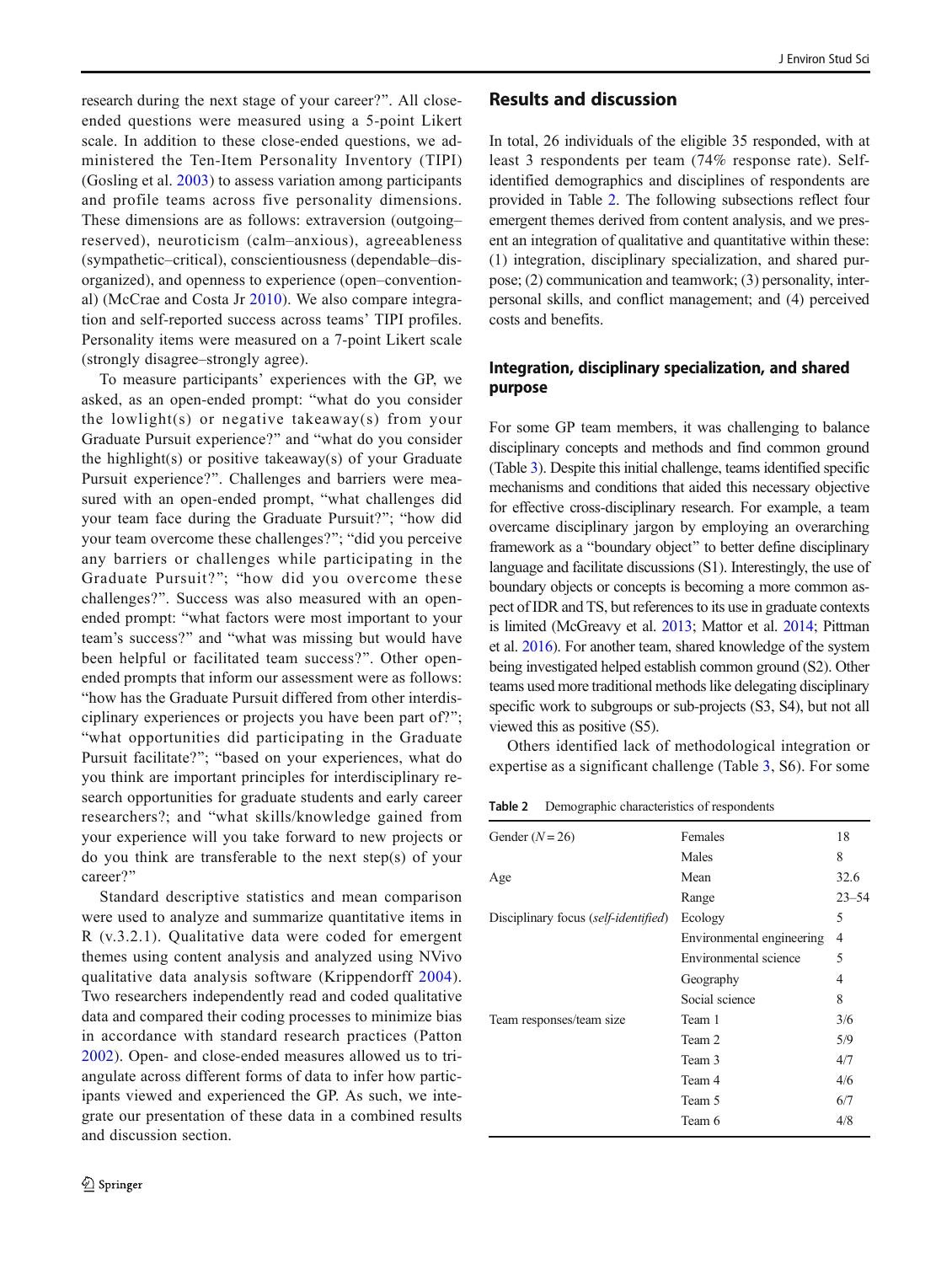<span id="page-6-0"></span>Table 3 Integration, disciplinary specialization, and shared purpose theme key quotes and categories

| Category                                     | $Key$ quote $(s)$                                                                                                                                                                                                                                                                                                                                                                                                                                                                                                                                                                                                                                           |  |  |  |
|----------------------------------------------|-------------------------------------------------------------------------------------------------------------------------------------------------------------------------------------------------------------------------------------------------------------------------------------------------------------------------------------------------------------------------------------------------------------------------------------------------------------------------------------------------------------------------------------------------------------------------------------------------------------------------------------------------------------|--|--|--|
| Boundary objects                             | "There were moments where we had to work through discipline-specific<br>jargon. We addressed this through patience with each other and the<br>socio-ecological system framework. The SESF served as a boundary object<br>and an exercise in selecting and defining the variables of interest helped to<br>work through the differences." S1                                                                                                                                                                                                                                                                                                                 |  |  |  |
|                                              | "Our shared knowledge of the system was so key to smooth interaction. One<br>person might do qualitative interviews, and the other spatial ecology, but<br>given that everyone knew the social and ecological elements in a robust, but<br>general way, we could communicate the purpose of analyses, statistical tests,<br>policy implications etc." S2                                                                                                                                                                                                                                                                                                    |  |  |  |
| Subgroups                                    | "The subgroup structure within our group was such that you were working in<br>different groups for different parts of the project. This ensured that ideas<br>were flowing better all members of the group, and we were kept up-to-date<br>instead of breaking into small groups that did not get to talk very often." S3                                                                                                                                                                                                                                                                                                                                   |  |  |  |
|                                              | "Identifying key sub projects and structuring them to ensure engagement of all<br>members, and synthesis across sub projects. It really seemed to be about<br>building the right framework through leadership, and then using a more<br>hands-off approach." S4                                                                                                                                                                                                                                                                                                                                                                                             |  |  |  |
|                                              | "I rated the team somewhat unintegrated because we are still basically<br>functioning as two separate groups." S5                                                                                                                                                                                                                                                                                                                                                                                                                                                                                                                                           |  |  |  |
| Conceptual and<br>methodological integration | "One of our case studies mixes qualitative analysis of media history with<br>quantitative analysis of agricultural response to drought. Both techniques<br>yield interesting results, but not necessarily results that make sense to<br>intertwine into one story." S6                                                                                                                                                                                                                                                                                                                                                                                      |  |  |  |
|                                              | "Interestingly one of the biggest challenges I found was that some of our team<br>members were very efficient in R while others were not. This gave some<br>members a certain degree of authority over the questions being asked,<br>because they were the only ones analyzing the data. Sometimes we would<br>spend whole meetings with some people trying to explain how the data was<br>being operationalized in R (example: how they were assigning different<br>people to different groups). This sometimes made it difficult for people to<br>propose theories, because they were not 100% clear on how certain<br>variables were being produced." S7 |  |  |  |
|                                              | "Our team took quite a bit of time to figure out the best way to link our<br>individual disciplines and skill sets. I would say our level of integration<br>would be very high going forward, if we were to continue with the project<br>for another term." S8                                                                                                                                                                                                                                                                                                                                                                                              |  |  |  |
|                                              | "Some members held on to their disciplinary ideas, and the context<br>surrounding these ideas very strongly, making creative integration a<br>challenge sometimes." S9                                                                                                                                                                                                                                                                                                                                                                                                                                                                                      |  |  |  |
| Expanded epistemology                        | "I think I am much more open minded and able to see limitations of<br>disciplinary thought much more easily." S10a                                                                                                                                                                                                                                                                                                                                                                                                                                                                                                                                          |  |  |  |
|                                              | "Working across disciplines exposes some of the siloed thinking that goes on<br>within each of our own fields." S10b                                                                                                                                                                                                                                                                                                                                                                                                                                                                                                                                        |  |  |  |

teams, this manifested as research activities becoming specialized due to member's methodological or computational expertise (e.g., coding, programming) (S7). This challenge is also identified by past assessments (e.g., Ryser et al. [2009](#page-14-0); Pennington [2016\)](#page-14-0). Participants also viewed meaningful integration of concepts and data as a challenge, but the underlying reasons varied (Table 3, S8, S9). For some, the challenge was related to differences in theoretical perspectives while others attributed this challenge to the use of different methods or analytical frameworks.

Despite these challenges, respondents reported increased comfort with IDR and TS from pre- to postparticipation (pre  $M = 3.62$ , SD = 1.02; post  $M = 4.73$ , SD = 0.45;  $t(25) = 5.51$ ,  $p < .001$ ,  $d = 1.41$ ). For instance, participants stated: "I think I'm much more open minded and able to see limitations of disciplinary thought much more easily" (S10a); "working across disciplines exposes some of the siloed thinking that goes on within each of our own fields" (S10b). This suggests the research structures and process implemented by the GP were by and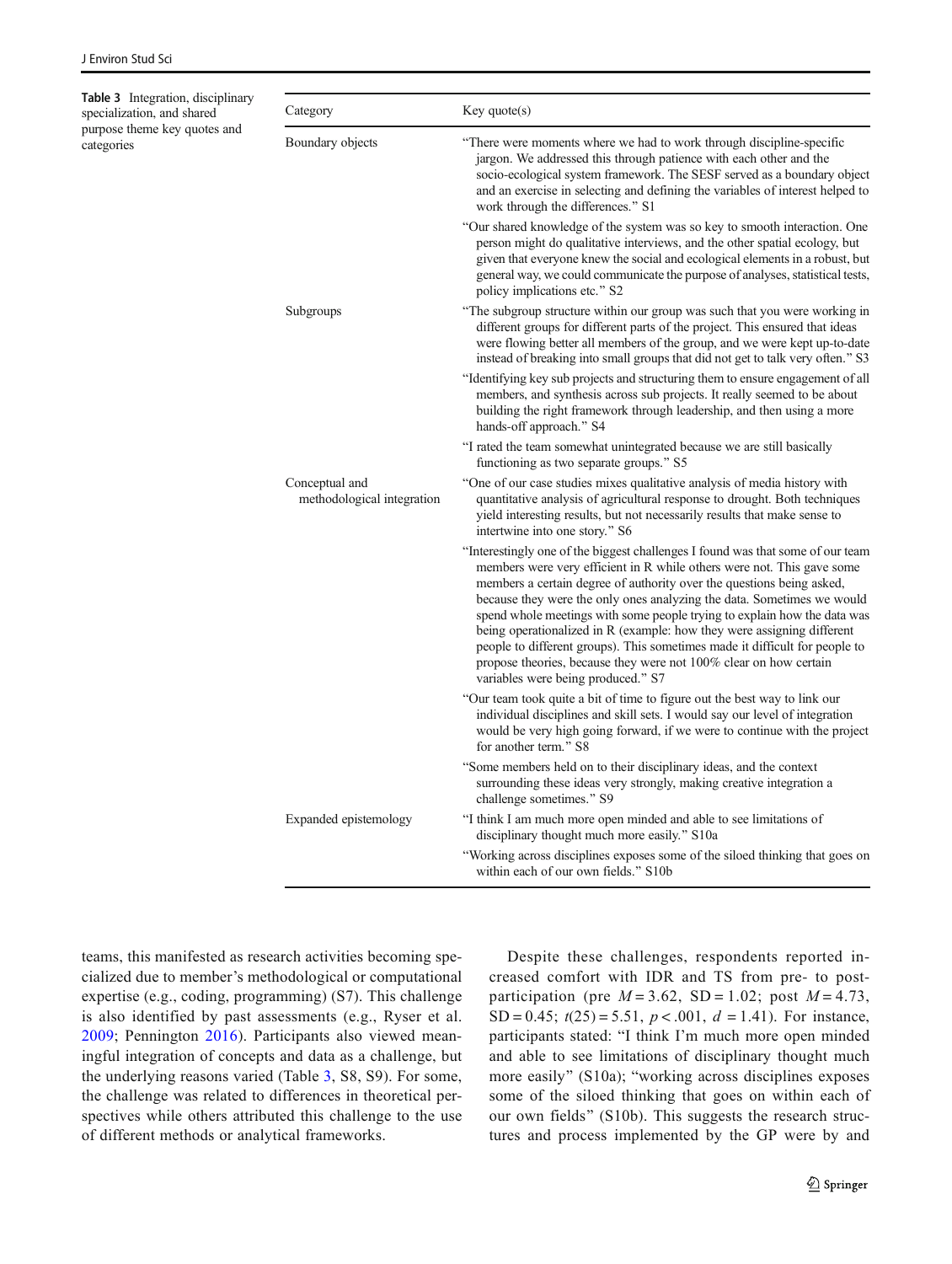<span id="page-7-0"></span>large successful at facilitating teams' ability to find common ground or meaningful points of integration. Increases in disciplinary and methodological specialization will continue to create challenges for integrating and developing shared purpose in IDR and TS (National Research Council [2005](#page-14-0); Lindenfeld et al. [2012\)](#page-14-0). Yet, successful collaboration relies on finding common ground and meaningful integration. Figure 2 demonstrates this tenet as, in general, teams self-reporting high team integration report high team success. This is further demonstrated by a significant positive correlation observed between team success and integration  $(r = 0.58, p < 0.01)$ .

Integration of diverse and specialized knowledge for a shared purpose is fundamental to IDR and TS (Stokols et al. [2008\)](#page-15-0). As such, interdisciplinary doctoral training must develop frameworks that support collaborative activities and disciplinary interaction to increase capacity for integrating concepts and methods and learning from other disciplines (Frodeman et al. [2017\)](#page-13-0). Ultimately, building awareness of other scientific perspectives to create a shared purpose better enables students to participate in future interdisciplinary team research projects (Goring et al. [2014](#page-14-0)). Graduate students also identified issues pertaining to methods, analytical frameworks, and data analyses as barriers to integration and shared purpose. Team members with certain skills were perceived as excluding others from participating in analyses and decision-making (S7, S9). The manifestation of this issue in graduate teams is interesting considering sophisticated statistical analyses and big-data approaches are becoming more common in cross-disciplinary synthesis (Hampton et al. [2017](#page-14-0)). The implications of this perceived barrier and related issues, such as interactions between theorybased methods and data-driven analyses, is an important issue to address for the future of S-E science.

#### Communication and teamwork

Participants described the not only the important role of communication, but also the tension between managing communication and project momentum and workflow (Table [4](#page-8-0)). Respondents indicated several themes that facilitated effective communication: listening, respecting and incorporating diverse viewpoints, learning from other team members, and informal socialization. These contributed to a shared understanding of research activities, team goals, and individual responsibilities. Effective communication helped build clearly defined roles, trust, and effective working relationships among team members. Subsequently, this enabled teams to work through challenges and coordinate, collaboratively and iteratively, towards the completion of project tasks. In-person meetings were referenced as crucial elements of facilitating communication, social integration, and teamwork, which aligns with SESYNC's broader framework for collaboration (S17–S19). Teams that focused on continual and scheduled types of communication (either in-person or web-based) identified these regular interactions as fundamental to their success. Respondents acknowledged the value of these firsthand exchanges and the importance of them in developing communication skills, adjusting communication strategies and managing project momentum (S20, S21).

Communication is a central part to any team effort (McGreavy et al. [2015](#page-14-0); Thompson [2009](#page-15-0)). Effective communication enables information exchange and development of relationships among team members but is rarely the focus of graduate education and training (Read et al. [2016\)](#page-14-0). While several past assessments note the importance of communication, others situate communication as the central and focal element of interdisciplinary research and practice (Lindenfeld et al. [2012](#page-14-0); McGreavy et al. [2013](#page-14-0)). Our assessment reinforces the paramount importance of communication



 $5 \mathbf b$ 



Fig. 2 Mean  $(\pm \text{ SE})$  of self-reported integration and success ratings by team (Pearson's  $r = 0.58$ ,  $p < 0.01$ ) and the relationship between success and integration ratings for individual respondents (size of points

5  $\mathbf{a}$ 

corresponds to the number of respondents). Colors correspond to each team and are consistent throughout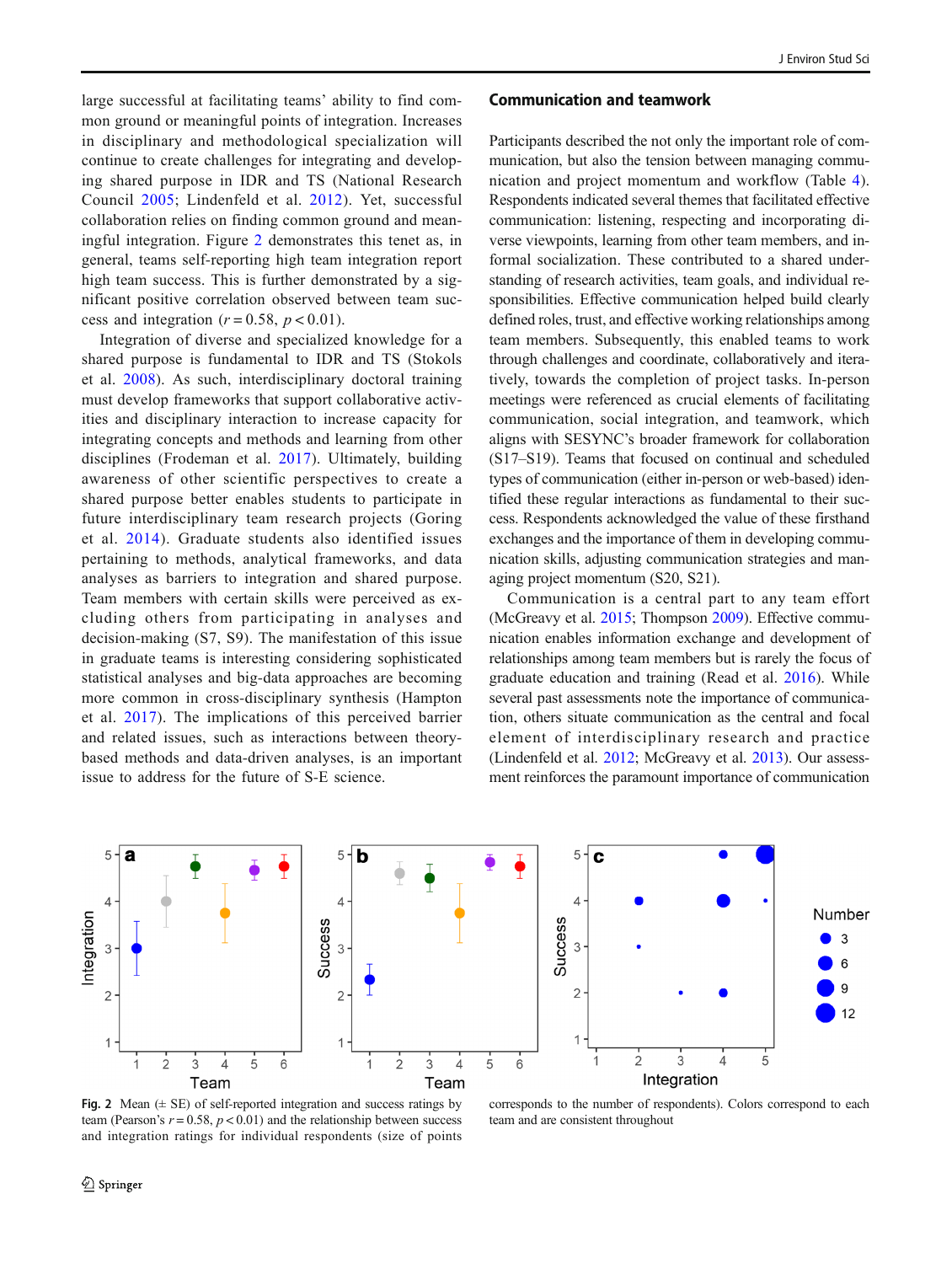<span id="page-8-0"></span>Table 4 Communication and teamwork theme key quotes and sub-categories

| Category                                  | $Key$ quote $(s)$                                                                                                                                                                                                                                                                                                                                                    |  |  |  |
|-------------------------------------------|----------------------------------------------------------------------------------------------------------------------------------------------------------------------------------------------------------------------------------------------------------------------------------------------------------------------------------------------------------------------|--|--|--|
| Continual and scheduled<br>communications | "Clear communication, organization and team rapport were critical to our<br>success." S11                                                                                                                                                                                                                                                                            |  |  |  |
|                                           | "I learned the importance of good communication. It is not enough to assume<br>that partners have the same goals and expectations. It is important that these<br>goals and expectations are discussed regularly to maintain motivation and<br>ensure positive outcomes, particularly when face-to-face meeting are<br>limited." S12                                  |  |  |  |
|                                           | "A related aspect of this was the strong ongoing communications among team<br>members that fostered this teamwork and helped people know what their<br>responsibility was and when it was due." S13                                                                                                                                                                  |  |  |  |
|                                           | "We had regularly scheduled deadlines and phone calls and I think what has<br>made the group successful is the open and good communication and<br>understanding." S14                                                                                                                                                                                                |  |  |  |
|                                           | "Open, honest communication about perspectives and availability, and the<br>ability to deliver on promises made." S15                                                                                                                                                                                                                                                |  |  |  |
|                                           | "We dealt with this challenge by encouraging communication and by both<br>developing a project schedule but being flexible about how it was achieved."<br>S <sub>16</sub>                                                                                                                                                                                            |  |  |  |
| In-person meetings and<br>face-time       | "Being able to meet in-person was crucial. The support provided by SESYNC<br>during meetings made a big difference; having logistics taken care of<br>allowed us to get the most out of meeting time by focusing on the work and<br>getting to know each other in a relaxed atmosphere. The face time with<br>SESYNC staff was also a big part of that support." S17 |  |  |  |
|                                           | "Long face-to-face meetings allowed us to move past the 'frustration' stage and<br>into the 'fine, we are frustrated, but we [should] try to figure out a solution'<br>stage" S18                                                                                                                                                                                    |  |  |  |
|                                           | "We struggled with our paper topics/formats at the beginning but after lots of<br>sitting in a room together and talking things out, we found a focus that<br>worked for us" S19                                                                                                                                                                                     |  |  |  |
| Momentum                                  | "It was sometime difficult for us to keep our momentum going post-meetings<br>when we got overwhelmed with our own work, but we tried to keep<br>bi-weekly or monthly meetings to keep us on track." S20                                                                                                                                                             |  |  |  |
|                                           | "Other challenges were keeping momentum; we tried to remedy this via more<br>frequent Skype meetings and having a 'lead' on each paper who kept people<br>moving." S21                                                                                                                                                                                               |  |  |  |
| Meeting design and project<br>workflow    | "I think structured and planned group discussion, quite-moment for people to<br>reflect, and small group discussions are all very useful, especially when the<br>discussion seems to come to an end." S22                                                                                                                                                            |  |  |  |
|                                           | "It was longer [previous program was much shorter, 2 weeks in person<br>followed by a few months of follow-up], which allowed us to do higher<br>quality work and deeper thinking about learning take-homes." S23                                                                                                                                                    |  |  |  |
| Informal socialization                    | "Drinks and dinner together are very good way to bond us, and this bond is the<br>key for us to work together eventually" S24                                                                                                                                                                                                                                        |  |  |  |
|                                           | "We were all on the same page with regard to working hard during the day and<br>enjoying a beverage together in the evenings. In other words, the informal<br>social times in the evenings were [really] important. But a key piece to that is<br>that all of us enjoyed it!" S25                                                                                    |  |  |  |

and development of communication skills and strategies in facilitating collaboration (i.e., Stokols et al. [2008\)](#page-15-0). Interdisciplinary doctoral training programs can meet this need by providing explicit communication training and support for teams. Communication is highlighted in many proposed doctoral training best practices and teamwork principles (Nancarrow et al. [2013\)](#page-14-0).

Our results were similar to other assessments, which suggest that the settings, structures, and processes that support and facilitate effective communication can be as, if not more, important to the success of projects as expertise, technical skills, organization, or leadership (Bennett et al. [2018\)](#page-13-0). As with most TS projects, GP team leaders served as the nexus for communication and teamwork and the GP program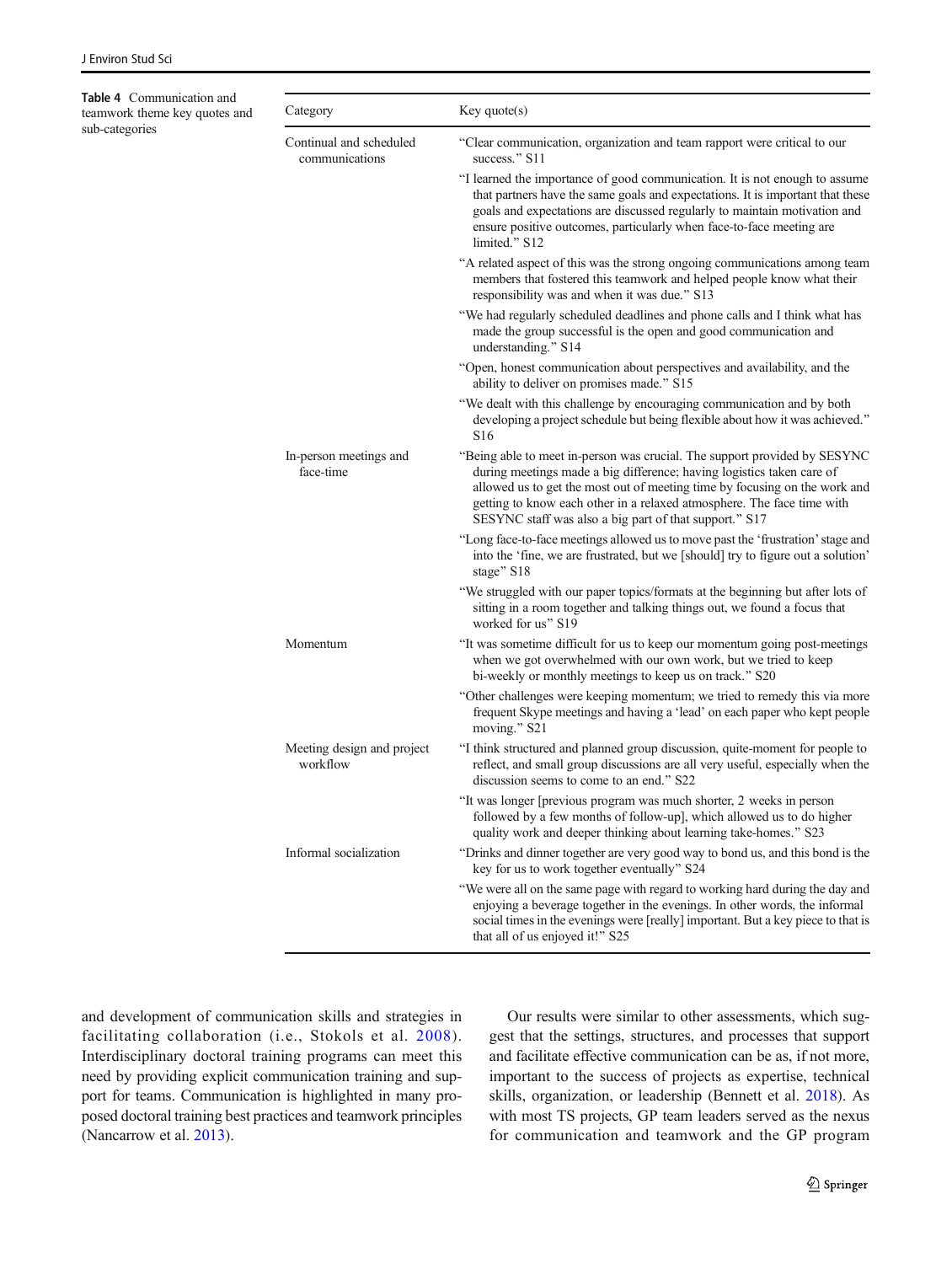<span id="page-9-0"></span>

Fig. 3 Radial plot distribution of mean self-reported personality trait score per team for all personality traits. All plots scaled 1 (disagree strongly) to 7 (agree strongly). Colors correspond to each team and are consistent throughout. Teams 3, 5, and 6 self-reported high ratings of team

integration and success, whereas teams 1 and 4 self-reported the lowest of both measures. Team 2 self-reported high success but moderate to low integration (see Fig. [2](#page-7-0))

director met with team leaders before and after each on-site team meeting to discuss communication and teamwork challenges and potential strategies to move the project forward. These conversations were intended to heighten awareness of potential communication gaps and to develop plans to improve teamwork, if needed. The structure and process of these scheduled and regular meetings ensured that the team leaders would continuously communicate with SESYNC and discuss among themselves the status of the project and team dynamics. SESYNC also provided team leaders with feedback on meeting agendas to ensure the effective use of time, that meeting objectives were clearly articulated, and the meeting structure and activities were designed to achieve project objectives.

From our assessment, data suggest that the support offered to team leaders by SESYNC transferred to the teams, as many of the principles and activities present are mentioned by respondents. For example, respondents stated, "...it is important that these goals and expectations are discussed regularly" (S12), "we had regularly scheduled deadlines and phone calls and I think what has made the group successful is the open and good communication and understanding."  $(S14)$ , "support provided by SESYNC during meetings made a big difference; having logistics taken care of allowed us to get the most out of meeting time by focusing on the work and getting to know each other in a relaxed atmosphere." (S17), and "structured and planned group discussion...are [all] very useful." (S22). Collectively, our findings provide evidence that strategies like those offered by SESYNC and developed by GP teams, which facilitate or focus on interpersonal communication and communication tools and techniques and create a supportive communication environment, contribute to successful IDR and TS.

#### Personality, interpersonal skills, and conflict management

Interpersonal dynamics related to personality are a common and ubiquitous challenge of IDR and TS (Bennett et al. [2018;](#page-13-0) Molleman [2005\)](#page-14-0). In general, team members who perceived others as having positive personality traits cited this as a strength and a reason for a success. For example, openness was often referenced as contributing positively to team progress and success: "openness and interest by all team members to work across boundaries"  $(S26)$ , "all of us were very open to hearing each other's ideas and willing to learn from and about other disciplines^ (S28), and "Any challenges our team faced we overcame by being completely open and honest" (S29). This theme was also reflected in teams' ability to manage conflict (S32–S35).

Results from the TIPI corroborate these findings as moderate to high ratings of extraversion  $(4.73, SD =$ 1.87), agreeableness ( $M = 5.12$ , SD = 1.12), conscientiousness ( $M = 5.96$ , SD = 0.95), emotional stability ( $M = 5.12$ ,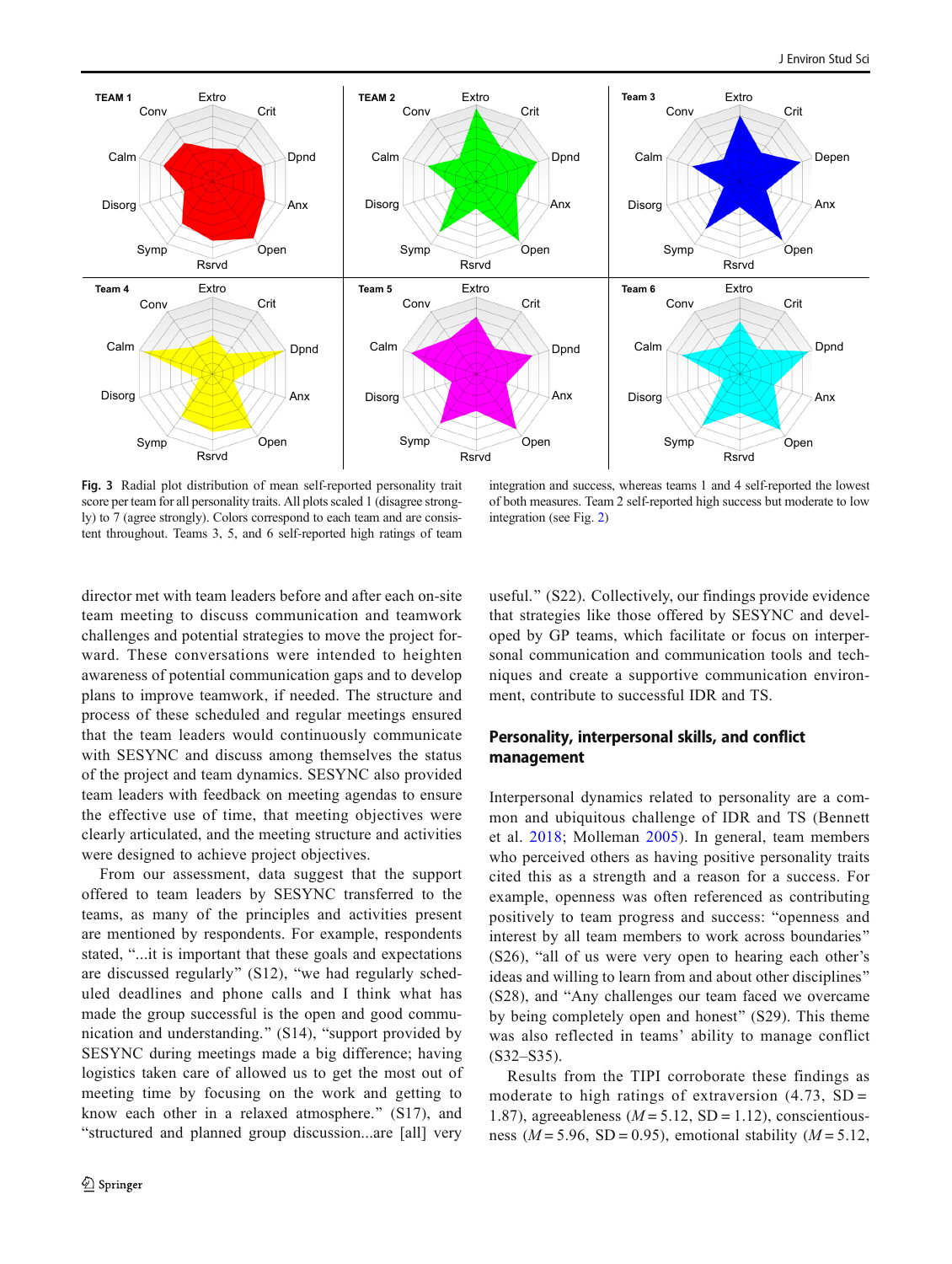Table 5 Personality, interpersonal skills, and conflict management theme key quotes and sub-categories Category Key quote(s) Openness and conscientiousness "Openness and interest by all team members to work across boundaries and to be respectful/ acknowledge different types of research^ S26 "Also, generally being a good-natured team of overachievers. I am sure most teams are like this, but we did not end up having any abrasive personalities and everybody pulled their weight - we do not have to nag or wait up for anyone.^ S27 BAll of us were very open to hearing each other's ideas and willing to learn from and about other disciplines. I think the lack of ego and willingness to cooperate were extremely helpful in making our team successful." S28 "Any challenges our team faced we overcame by being completely open and honest. I have never been on any team before where everyone was so upfront about their abilities and shortcomings.^ S29 "Attitudes. We have a very friendly and fun group. We were all respectful of each other's ideas and time.^ S30 "Good personalities on the team who became friends." S31 Task conflict "We do not have to nag or wait up for anyone; all of us were very open to hearing each other's ideas and willing to learn from and about other disciplines. I think the lack of ego and willingness to cooperate was extremely helpful in making our team successful.^ S32 "We often got stuck rehashing the same point over and over. I think this was largely because one or two team members were hesitant to move forward for various reasons. This often kept us at a standstill. We worked through it by giving those team members the space to air their concerns and offer alternative paths forward. Even if the team disagreed, the concerned team member usually felt comfortable moving forward since they had a chance to be heard. Occasionally things came to a head and we had to push forward even without their support, but this at times strained relationships" S33 BOur team faced the challenge determining the most interesting direction of the research and bringing everyone on the table, we spent a lot of time to bring everyone on the same page so that our conversation made sense to all of us." S34 "Keeping the big picture in mind helped with the former and learning about the methods and developing trust helped with the latter." S35

 $SD = 1.30$ , and openness ( $M = 4.77$ ,  $SD = 0.76$ ) were reported across participants and within teams (Fig. [3\)](#page-9-0). Openness was significantly correlated with extraversion  $(r = 0.48)$  and conscientiousness  $(r = 0.46)$ , which are further evidenced in the qualitative data as contributing to a team's ability to manage and overcome challenges (Table 5, S26–S31). Teams with members sharing similar personality traits rated the overall success of their project higher compared with teams with more disparate personality traits (Figs. [2](#page-7-0) and [3\)](#page-9-0). For example, team 1 ranked lowest in terms of integration and success (Fig. [2\)](#page-7-0) and contained the most diverse personality traits (round shape versus star shaped in Fig. [3\)](#page-9-0).

In terms of personality traits, assessments of later-career collaborations find that team performance, conflict resolution, and decision-making are affected by dominant personalities, egocentrism, and associated power dynamics (National Research Council [2015](#page-14-0); Mattor et al. [2014](#page-14-0)). However, GP participants did not mention these negative factors. For example, two respondents noted, "we didn't end up having any abrasive personalities and everybody pulled their weight" (S27) and "lack of ego and willingness to cooperate were extremely helpful in making our team successful" (S28). That is, in general, teams reported amiable interactions and positive progress towards conflict resolution. The contrast between later-career and GP experiences is an important finding. At the graduate stage, overt power dynamics and egoism seem to be less of an issue or challenge. It is possible to infer that by providing training and experience with IDR/TS at the graduate career stage, positive team dynamics, relationship building, and conflict resolution skills could be ingrained and persist to later-career collaborations. That is, by training graduate students at a formative time in their career, it is possible that, apart from enabling IDR/TS capacity-building, programs like the SESYNC GP limit the potential for negative dimensions of personality traits to stagnate or impair collaborative S-E research.

#### Perceived costs and benefits

Respondents viewed the benefit/cost ratio of GP participation favorably. When asked if they would pursue future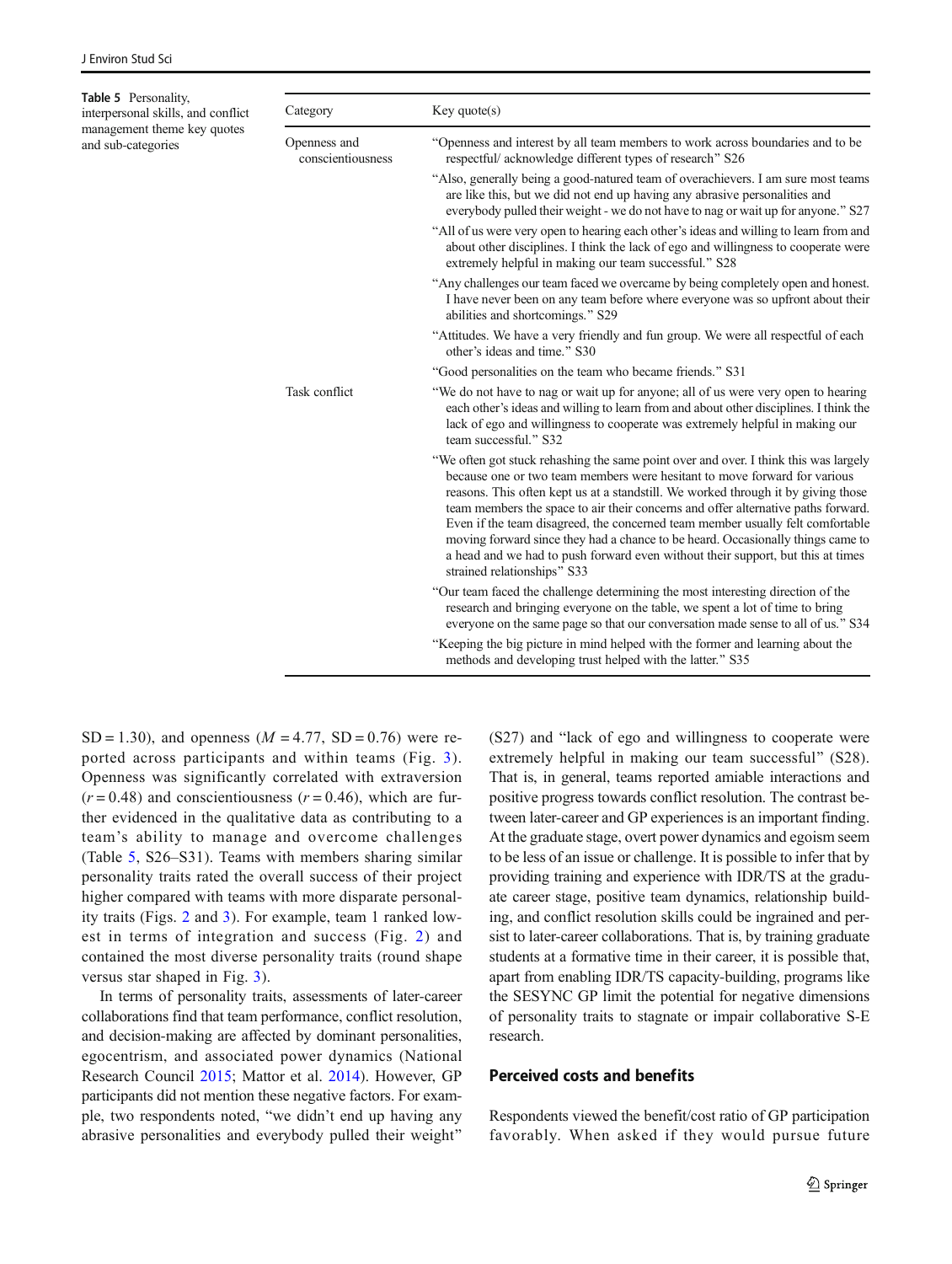Table 6 Perceived costs and benefits theme key quotes and sub-categories

| Category                                | Key quote(s)                                                                                                                                                                                                                                                                                                                                                                                                                                                                                                                                                                                                                                                                                                                                                                   |  |  |  |
|-----------------------------------------|--------------------------------------------------------------------------------------------------------------------------------------------------------------------------------------------------------------------------------------------------------------------------------------------------------------------------------------------------------------------------------------------------------------------------------------------------------------------------------------------------------------------------------------------------------------------------------------------------------------------------------------------------------------------------------------------------------------------------------------------------------------------------------|--|--|--|
| Graduate program and<br>project balance | "The greatest challenge personally was the growing disconnect between my own<br>academic work and that of the Grad Pursuit topic. The support from my<br>advisor for my involvement in the Grad Pursuit waned significantly. Also, I<br>believe I might have been better waiting another year to have allowed for more<br>clarity regarding my own research topic, which turned in a very different<br>direction from the SESYNC project. I greatly underestimated the time required<br>and think we could have made some better choices regarding data sources. I do<br>not think I really overcame these challenges, rather the Grad Pursuit became<br>sort of a side project, somewhat unrelated, and something rather invisible to<br>my overall graduate experience." S36 |  |  |  |
|                                         | "My advisor was encouraging of this experience but maintained the same<br>demands on my time, so the main challenge was to both meet my advisor's<br>objectives and complete my team responsibilities" S37                                                                                                                                                                                                                                                                                                                                                                                                                                                                                                                                                                     |  |  |  |
|                                         | "Sometimes people got flooded with work, but I think everyone has been open<br>about their availability and timelines and no one has been negative about<br>anyone else's contribution" S38                                                                                                                                                                                                                                                                                                                                                                                                                                                                                                                                                                                    |  |  |  |
|                                         | "I definitely have negative input from my advisor about my SESYNC work<br>because it's not my dissertation, but it is so enjoyable to work on something<br>with a team as opposed to working alone on my dissertation (said advisor is<br>frequently MIA)." S39                                                                                                                                                                                                                                                                                                                                                                                                                                                                                                                |  |  |  |
| Networking                              | "The most useful component of the project was the building of a network of<br>researchers" S40                                                                                                                                                                                                                                                                                                                                                                                                                                                                                                                                                                                                                                                                                 |  |  |  |
| Expanded epistemology                   | "I think I am much more open minded and able to see limitations of disciplinary<br>thought much more easily" S41                                                                                                                                                                                                                                                                                                                                                                                                                                                                                                                                                                                                                                                               |  |  |  |
|                                         | "I also feel like I have a better general knowledge of social science techniques and<br>therefore can have a conversation with social science experts" S42                                                                                                                                                                                                                                                                                                                                                                                                                                                                                                                                                                                                                     |  |  |  |
| Career benefits                         | "It is an eye-opening experience, the exposure and lessons learned from this<br>pursuit will affect my whole career. I am excited about future interdisciplinary<br>research." S43                                                                                                                                                                                                                                                                                                                                                                                                                                                                                                                                                                                             |  |  |  |
| Time management                         | "I had a hard time managing my time. I spent a considerable amount of time on<br>this project but was not able to use any of it towards my degree requirements. I<br>was able to overcome them because my advisor was understanding and<br>required less of me to graduate." S44                                                                                                                                                                                                                                                                                                                                                                                                                                                                                               |  |  |  |
|                                         | "It was very time-intensive, more so than I really had the resources for as a<br>graduate student" S45                                                                                                                                                                                                                                                                                                                                                                                                                                                                                                                                                                                                                                                                         |  |  |  |
|                                         | "This was a lot of freaking work in addition to my dissertation" S46                                                                                                                                                                                                                                                                                                                                                                                                                                                                                                                                                                                                                                                                                                           |  |  |  |

interdisciplinary research based on their experience with the GP, most respondents indicated they were very likely to do so  $(M = 4.71, SD = 0.72; 1, very unlikely, 5, very likely).$  We interpret this as respondents' perceiving that the costs of interdisciplinary research are justified given the benefits received or that will be received. The most common perceived cost was the amount of work and time required for the project while having other graduate program demands (reported by 38% of respondents). Content analysis revealed two other primary costs (or barriers): disconnect from dissertation research and strained relationship with graduate advisor (Table 6). Importantly, respondents perceived these costs as interrelated (S36).

In terms of past assessments, these costs are unique to the graduate student experience (Morse et al. [2007](#page-14-0); Read and Garcia [2015\)](#page-14-0). Content analysis further revealed three primary benefits associated with the GP experience: developing relationships with other early-career researchers, being exposed to and gaining appreciation for different disciplines, and increased confidence and comfort moving across and integrating with disciplines. Participants also referenced benefits such as networking (S40), expanded epistemology (S41), and increased exposure to other disciplines (S42). These results help to explain the increased comfort with interdisciplinary research that participants expressed from pre- to post-GP.

Surprisingly, respondents did not commonly mention research outcomes (conference presentation, publications, job talks, technical reports, etc.) as a benefit of the GP, although teams developed several tangible research outcomes (Online Resource 2) (Keck et al. [2017\)](#page-14-0). Often, the success of academic research is gauged by production of peer-reviewed manuscripts, with IDR/TS groups tending to produce fewer publications initially but more in the long-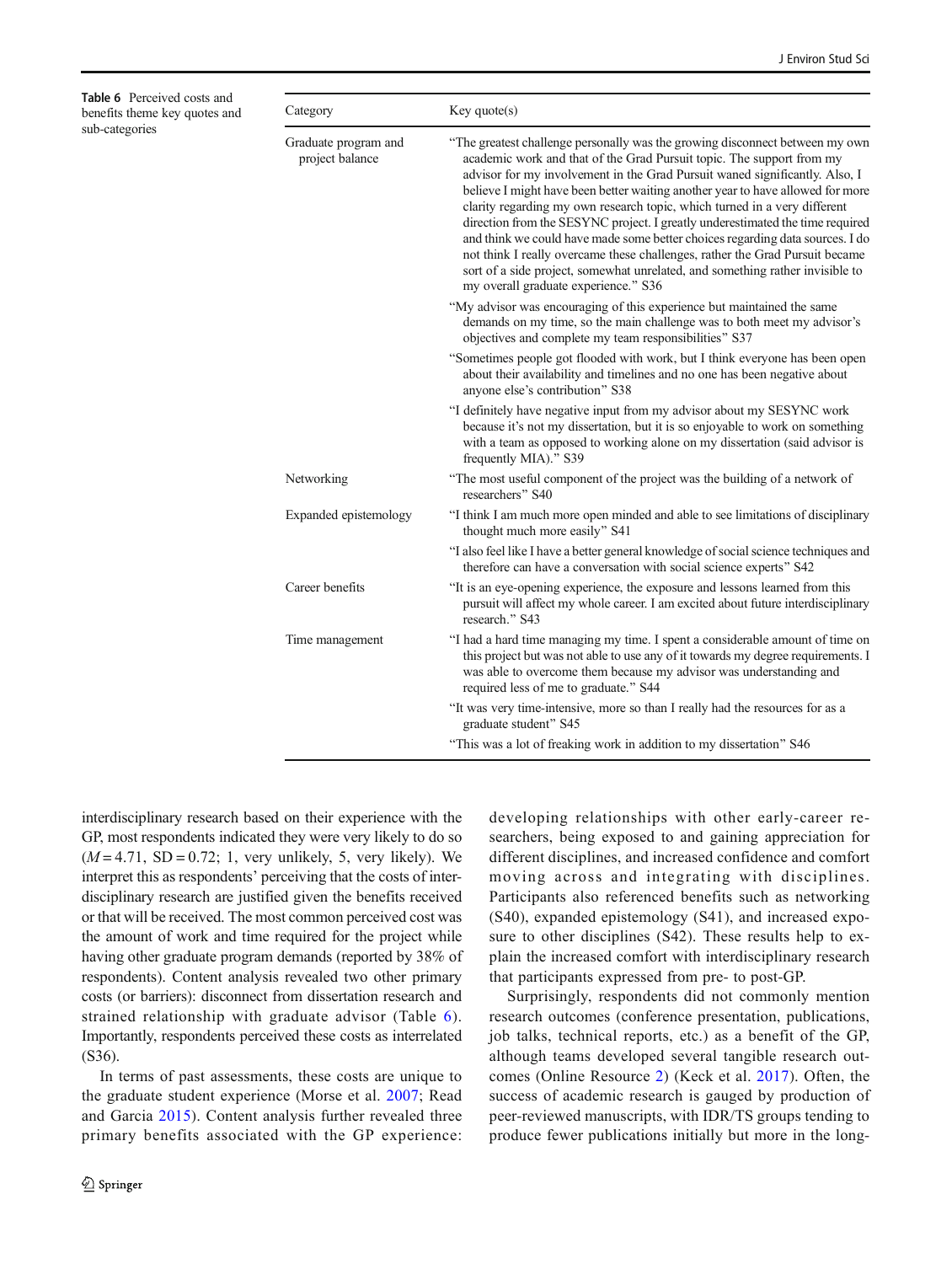Table 7 Research outcomes of the SESYNC Graduate Pursuit's first cohort (as of December 2018)

| Research outcomes             | Team 1 | Team 2         | Team 3         | Team 4 | Team 5 | Team 6 |
|-------------------------------|--------|----------------|----------------|--------|--------|--------|
| Peer-reviewed manuscript      |        |                |                |        |        |        |
| Accepted                      |        | $\mathfrak{D}$ | $\mathfrak{D}$ | 3      | 2      |        |
| In-review                     |        |                |                |        |        |        |
| In-preparation                |        |                |                |        |        |        |
| Conference presentation       | 2      | 6              | 2              |        | 2      | 3      |
| Stakeholder presentation      |        |                |                |        |        |        |
| Policy brief/technical report |        |                |                |        |        |        |
| In-preparation                |        |                |                |        |        |        |
| Planned                       |        |                |                |        |        |        |
| Public dataset/database       |        |                |                |        |        |        |
| Available                     |        |                |                |        |        |        |
| In-development                |        |                |                |        |        |        |

term (Hall et al. [2012](#page-14-0)). Respondents may not have recognized the potential of their project to yield scholarly publications, were not yet focused on these outcomes, or simply felt they were secondary or resulting from more primary benefits offered by IDR/TS. Nevertheless, each team reported various research outcomes stemming from their GP project, which aligns with SESYNC's goal of facilitating successful collaborations and research outcomes (Table 7).

Many of the costs and benefits reported here align with those identified by other assessments, which also describe benefits associated with training, salary, satisfaction, publications, knowledge for policy, and future funding potential (Goring et al. [2014](#page-14-0)). Potential costs include losses of credit and academic freedom, lower publication impact, and time. As with our results, time was the major cost identified, with networking or relationships with other early-career researchers cited as a major benefit. GP respondents, being graduate students, identified additional costs, such as the disconnect from dissertation research and advisor-advisee relationship, and benefits associated with increased confidence, comfort, and appreciation for IDR/TS. These added costs and benefits enrich our previous understanding of the graduate experience with IDR/TS and provide additional considerations for the design of doctoral training programs. They also provide relevant information for early-career researchers who are interested in engaging with IDR/TS research.

## Conclusion

Our assessment and identification of four emergent themes highlights areas that current and future training and research programs can use to focus IDR and TS skills development, research efficacy, and collaborative experiences. Reported benefits of the GP include independently conducting research (without faculty supervision), developing interpersonal skills applicable to collaborative settings, networking with other early-career researchers, and exposure to and comfort with IDR/TS. Findings reiterate the need for, and benefits of, developing effective interpersonal communication skills and communication strategies, which should be viewed as foundational components of IDR/TS success (Bennett et al. [2018](#page-13-0)). While respondents reported being open to different ideas and perspectives, a main challenge identified was difficulty integrating divergent methods or analytical techniques, which was coupled with time management challenges and balancing other graduate responsibilities (Hampton 2017; Morse et al. [2007](#page-14-0)).

The autonomy and relatively unsupervised research environment of the GP provided a "learn-by-doing" approach that facilitated participants' ability to actively propose, develop, lead, and complete an interdisciplinary S-E project within a TS setting (Roy et al. [2013](#page-14-0)). Broadly, our assessment observed that learn-by-doing conditions can be important facilitators of successful graduate training. Development of learnby-doing frameworks may be an essential expansion and evolution of interdisciplinary graduate training programs (Biancani et al. [2018\)](#page-13-0). This conclusion reflects the practical, independent, long-term, and iterative research framework enacted by SESYNC (Fig. [1\)](#page-4-0).

Uniquely, the model of independent IDR used by the GP provides students with a safe environment to take risks, where failure is not detrimental to their graduate degree. The length of the GP (12–18 months) reflected the nature of most interdisciplinary research collaborations that respondents will encounter throughout their research careers. We are aware of no other graduate training program that has explicitly developed a setting and expectations that mimic conditions encountered beyond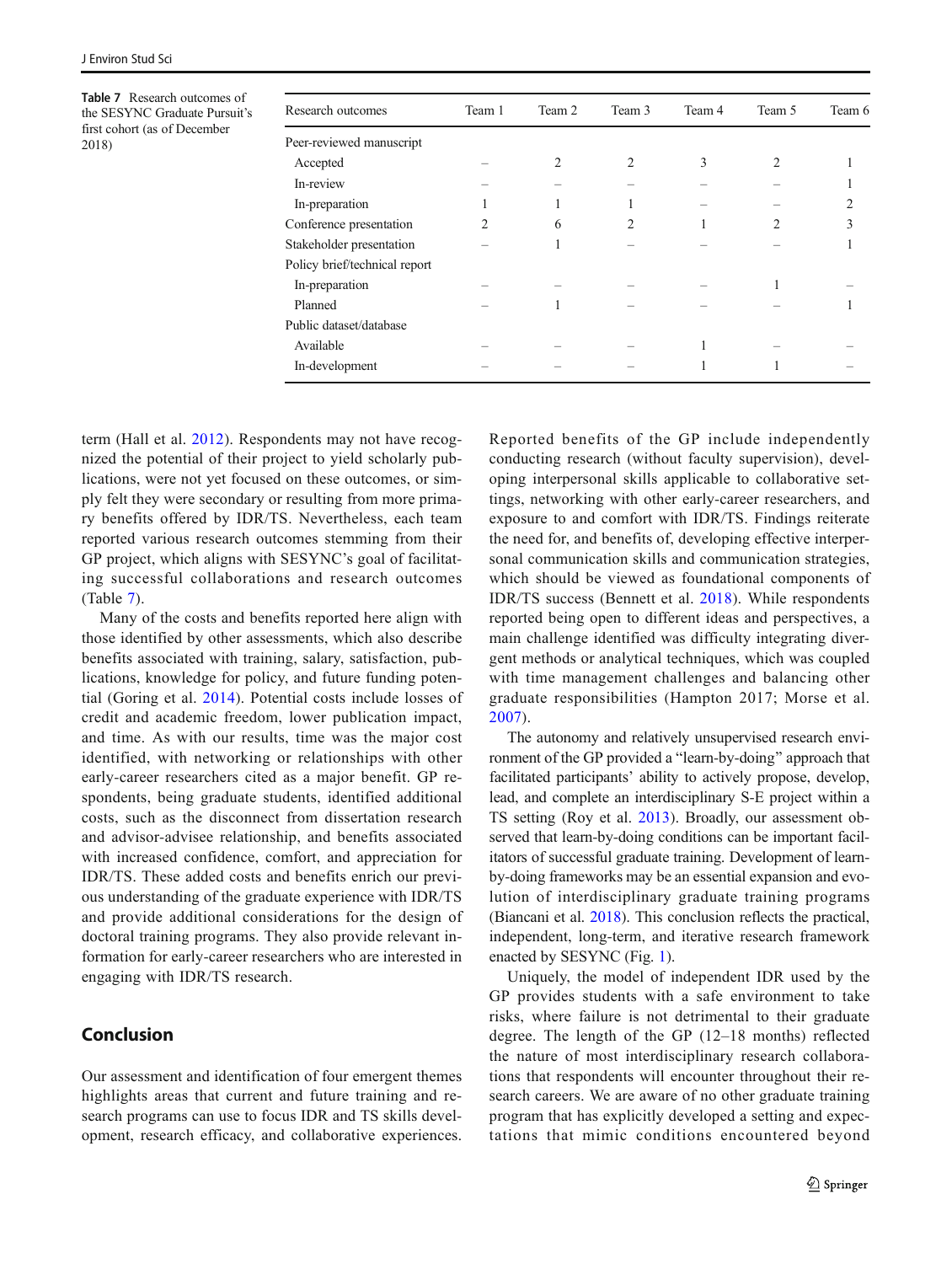<span id="page-13-0"></span>graduate school. This approach may serve as a new template for future training programs, which tangentially addresses a recommended best practice of developing a student's sense of ownership of a research project (Graybill et al. [2006](#page-14-0); Roy et al. [2013\)](#page-14-0).

Moreover, GP projects required ongoing interaction with team members, allowing respondents to put their skills to the test in real time. Such an environment and timeframe, in turn, facilitated iterative learning of technical skills (computational, analytical), soft skills (communication, teamwork), and project management. At the individual level, our findings stress the importance of developing these skillsets to foster effective research, positive interactions, and beneficial experiences (Blickley et al. 2013; Cannon et al. 1996). While developing relevant computational and analytical skills has become a focal aspect of graduate program curricula, equally important are teamwork facilitation, project management, and interpersonal skills training (Hampton et al. [2017;](#page-14-0) Meyer et al. [2015\)](#page-14-0). These and other soft skills—e.g., interpersonal communication, listening, and "playing well with others"—are critical but often under-nourished elements of training for graduate students and early-career scientists. Students often learn these skills ad hoc and through trial-and-error. In not developing these skills, graduate programs and advisors may be putting students at a disadvantage as they transition into the S-E profession as independent researchers and practitioners (Carr et al. 2018).

Collectively, our findings suggest a need and opportunity for both program-level elements (long-term, independent, and iterative) and individual-level elements (technical, interpersonal, and management skills development) to become foundational components of interdisciplinary graduate training. While this is a challenge for conventional graduate programs, which focus on scientific and technical training, our findings suggest practical soft skills are crucial to expanding IDR and TS capacity. In this regard, training programs that are independent of a university may be more beneficial, particularly given their potential to mimic the expectations and responsibilities that students will likely encounter in future, postgraduate collaborations. Deliberately prioritizing soft skills training at the same level as technical and analytical skills will further accelerate and expand interdisciplinary capacity and the establishment of a diverse research community capable of addressing the complexity of contemporary S-E issues.

Acknowledgements We thank C. Begg, P. Bitterman, B. Breyer, M. Burke, K. Ernst, E. Esch, E. Fuller, J. Hoyle, H. Huber-Stearns, S. Jones, K. Lyon, K. Mango, K. Smith, and A. Tecza for their assistance. We thank J. Kramer, G. Kyle, and M. Palmer for their support. We also thank our anonymous reviewers.

Funding information This work was facilitated by the National Socio-Environmental Synthesis Center (SESYNC) under funding received from the National Science Foundation DBI-1052875.

Open Access This article is distributed under the terms of the Creative Commons Attribution 4.0 International License (http:// creativecommons.org/licenses/by/4.0/), which permits unrestricted use, distribution, and reproduction in any medium, provided you give appropriate credit to the original author(s) and the source, provide a link to the Creative Commons license, and indicate if changes were made.

#### References

- Baron JS, Specht A, Garnier E, Bishop P, Campbell CA, Davis FW, Fady B, Field D, Gross LJ, Guru SM, Halpern BS, Hampton SE, Leavitt PR, Meagher TR, Ometto J, Parker JN, Price R, Rawson CH, Rodrigo A, Sheble LA, Winter M (2017) Synthesis centers as critical research infrastructure. Biosci 67:750–759. [https://doi.org/10.1093/](https://doi.org/10.1093/biosci/bix053) [biosci/bix053](https://doi.org/10.1093/biosci/bix053)
- Bennett LM, Gadlin H, Marchand C (2018) Collaboration and team science: a field guide, 2n edn. National Institutes of Health, Washington <http://teamscience.nih.gov>
- Biancani S, Dahlander L, McFarland DA, Smith S (2018) Superstars in the making? The broad effects of interdisciplinary centers. Res Policy 47:543–557. <https://doi.org/10.1016/j.respol.2018.01.014>
- Blickley JL, Diener K, Garbach K, Lacher I, Meek MH, Porensky LM et al (2013) Graduate student's guide to necessary skills for nonacademic conservation careers. Conserv Biol 27:24–34. [https://doi.](https://doi.org/10.1111/j.1523-1739.2012.01956.x) [org/10.1111/j.1523-1739.2012.01956.x](https://doi.org/10.1111/j.1523-1739.2012.01956.x)
- Bosque-Pérez NA, Klos PZ, Force JE, Waits LP, Cleary K, Rhoades P, Galbraith SM, Brymer ALB, O'Rourke M, Eigenbrode SD, Finegan B, Wulfhorst JD, Sibelet N, Holbrook JD (2016) A pedagogical model for team-based, problem-focused interdisciplinary doctoral education. Biosci 66:477–488. [https://doi.org/10.1093/biosci/](https://doi.org/10.1093/biosci/biw042) [biw042](https://doi.org/10.1093/biosci/biw042)
- Cannon JR, Dietz JM, Dietz LA (1996) Training conservation biologists in human interaction skills. Conserv Biol 10:1277–1282. [https://doi.](https://doi.org/10.1046/j.1523-1739.1996.10041277.x) [org/10.1046/j.1523-1739.1996.10041277.x](https://doi.org/10.1046/j.1523-1739.1996.10041277.x)
- Carr G, Loucks DP, Blöschl G (2018) Gaining insight into interdisciplinary research and education programmes: a framework for evaluation. Res Policy 47:35–48. [https://doi.org/10.1016/j.respol.2017.09.](https://doi.org/10.1016/j.respol.2017.09.010) [010](https://doi.org/10.1016/j.respol.2017.09.010)
- Cheruvelil KS, Soranno PA, Weathers KC, Hanson PC, Goring SJ, Filstrup CT, Read EK (2014) Creating and maintaining highperforming collaborative research teams: the importance of diversity and interpersonal skills. Front Ecol Environ 12:31–38. [https://doi.](https://doi.org/10.1890/130001) [org/10.1890/130001](https://doi.org/10.1890/130001)
- Clark SG, Steen-Adams MM, Pfirman S, Wallace RL (2011) Professional development of interdisciplinary environmental scholars. J Environ Stud Sci 1:99–113. <https://doi.org/10.1007/s13412-011-0018-z>
- Colón-Rivera RJ, Marshall K, Soto-Santiago FJ, Ortiz-Torres D, Flower CE (2013) Moving forward: fostering the next generation of Earth stewards in the STEM disciplines. Front Ecol Environ 11:383–391. <https://doi.org/10.1890/120307>
- Demharter S, Pearce N, Beattie K, Frost I, Leem J, Martin A, Oppenheimer R, Regep C, Rukat T, Skates A, Trendel N, Gavaghan DJ, Deane CM, Knapp B (2017) Ten simple rules for surviving an interdisciplinary PhD. PLoS Comput Biol 13: e1005512. <https://doi.org/10.1371/journal.pcbi.1005512>
- Edelenbos J, Bressers N, Vandenbussche L (2017) Evolution of interdisciplinary collaboration: what are stimulating conditions? Sci Public Policy 44:451–463. <https://doi.org/10.1093/scipol/scw035>
- Frodeman R, Klein J, Pacheco RCS (2017) Oxford handbook of interdisciplinarity, 2nd edn. Oxford University Press, Oxford
- Golde CM, Gallagher HA (1999) The challenges of conducting interdisciplinary research in traditional doctoral programs. Ecosystems 2: 281–285. <https://doi.org/10.1007/s100219900076>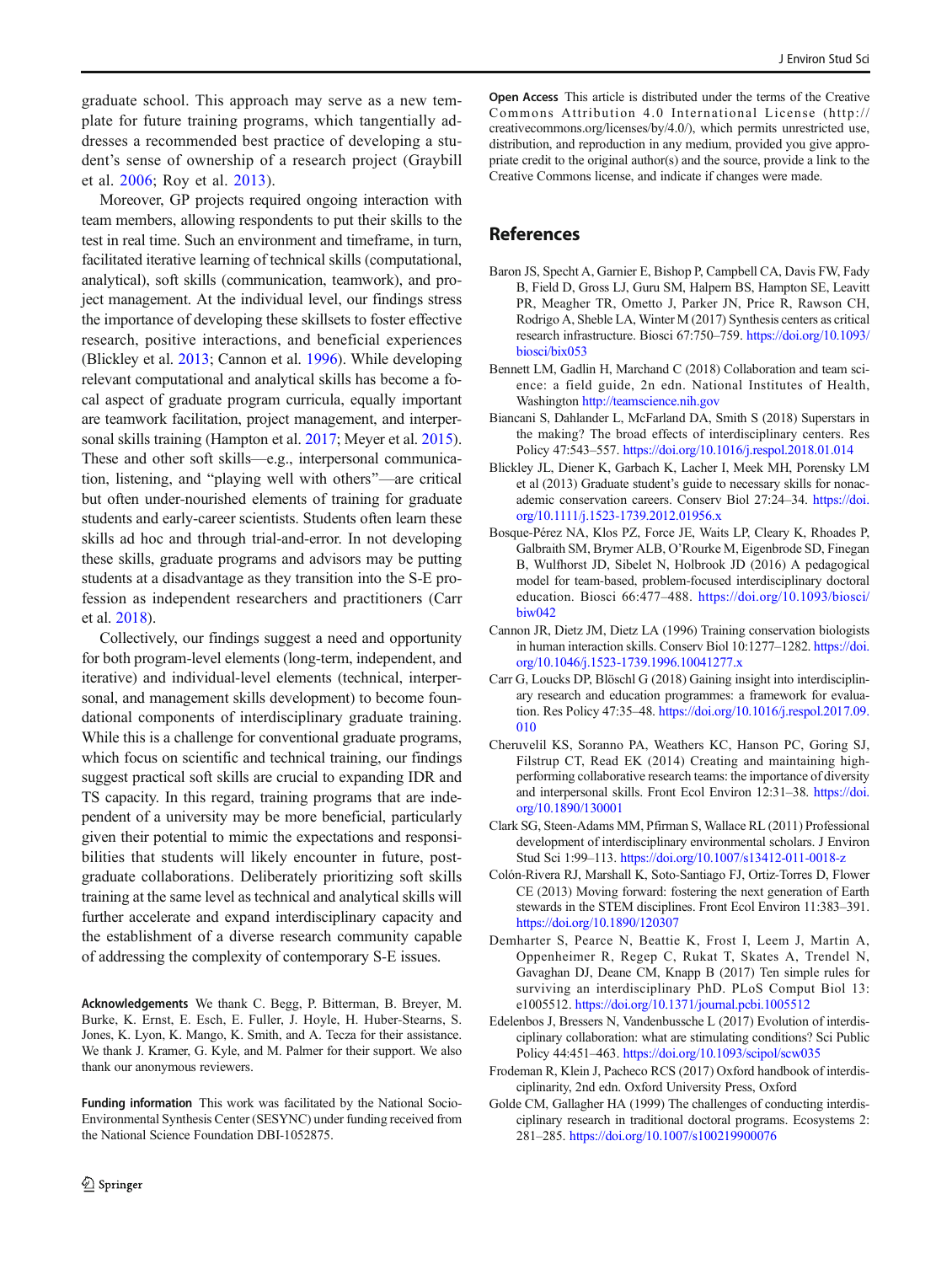- <span id="page-14-0"></span>Goring SJ, Weather KC, Dodds WK, Soranno PA, Sweet LC, Cheruvelil KS et al (2014) Improving the culture of interdisciplinary collaboration in ecology by expanding measures of success. Front Ecol Environ 12:39–47. <https://doi.org/10.1890/120370>
- Gosling SD, Rentfrow PJ, Williams SB (2003) A very brief measure of the big-five personality domains. J Res Pers 37:504–528. [https://doi.](https://doi.org/10.1016/S0092-6566(03)00046-1) [org/10.1016/S0092-6566\(03\)00046-1](https://doi.org/10.1016/S0092-6566(03)00046-1)
- Graesser AC, Fiore SM, Greiff S, Andrews-Todd J, Foltz PW, Hesse FW (2018) Advancing the science of collaborative problem solving. Psychol Sci Public Interest 19:59–92. [https://doi.org/10.1177/](https://doi.org/10.1177/1529100618808244) [1529100618808244](https://doi.org/10.1177/1529100618808244)
- Graybill JK, Dooling S, Shandas V, Withey J, Greve A, Simon GL (2006) A rough guide to interdisciplinarity: graduate student perspectives. Biosci 56:757 – 763. https://doi.org/10.1641/0006- 3568(2006)56[757:ARGTIG]2.0.CO
- Guston DH (2001) Boundary organizations in environmental policy and science: An introduction. Sci Technol Hum Values 26:399–408. [https://www.jstor.org/stable/690161.](https://www.jstor.org/stable/690161) Accessed 09 Oct 2018
- Hall KL, Stokes D, Stipelman BA, Vogel AL, Feng A, Masimore B et al (2012) Assessing the value of team science: a study comparing center- and investigator-initiated grants. Am J Prev Med 42:157– 163. <https://doi.org/10.1016/j.amepre.2011.10.011>
- Hampton SE, Jones MB, Wasser LA, Schildhauer MP, Supp SR, Brun J, Hernandez RR, Boettiger C, Collins SL, Gross LJ, Fernández DS, Budden A, White EP, Teal TK, Labou SG, Aukema JE (2017) Skills and knowledge for data-intensive environmental research. Biosci 67:546–557. <https://doi.org/10.1093/biosci/bix025>
- Heemskerk M, Wilson K, Pavao-Zuckerman M (2003) Conceptual models as tools for communication across disciplines. Conserv Ecol 7
- Jacobs JA, Frickel S (2009) Interdisciplinarity: a critical assessment. Annu Rev Sociol 35:43–65. [https://doi.org/10.1146/annurev-soc-](https://doi.org/10.1146/annurev-soc-070308-115954)[070308-115954](https://doi.org/10.1146/annurev-soc-070308-115954)
- Keck A-S, Sloane S, Liechty JM, Fiese BH, Donovan SM (2017) Productivity, impact, and collaboration differences between transdisciplinary and traditionally trained doctoral students: a comparison of publication patterns. PLoS One 12:e0189391. [https://doi.org/10.](https://doi.org/10.1371/journal.pone.0189391) [1371/journal.pone.0189391](https://doi.org/10.1371/journal.pone.0189391)
- Killion AK, Sterle K, Bondank EN, Drabik JR, Bera A, Alian S, Goodrich KA, Hale M, Myer RA, Phung Q, Shew AM, Thayer AW (2018) Preparing the next generation of sustainability scientists. Ecol Soc 23. <https://doi.org/10.5751/ES-10395-230439>
- Krippendorff K (2004) Content analysis: an introduction to its methodology, 2n edn. Sage, Thousand Oaks
- Landon AC, van Riper CJ, Angeli NF, Fitgerald DB, Neam KD (2015) Growing transdicisplinary roots in the Peruvian Amazon: lessons from the field. J Transdiscipl Environ Stud 14:2–12
- LePine JA, Buckman BR, Crawford ER, Methot JR (2011) A review of research on personality in teams: accounting for pathways spanning levels of theory and analysis. Hum Resour Manag Rev 21:311–330. <https://doi.org/10.1016/j.hrmr.2010.10.004>
- Lindenfeld LA, Hall DM, McGreavy B, Silka L, Hart D (2012) Creating a place for environmental communication research in sustainability science. Environ Commun 6:23–43. [https://doi.org/10.1080/](https://doi.org/10.1080/17524032.2011.640702) [17524032.2011.640702](https://doi.org/10.1080/17524032.2011.640702)
- Mattor K, Betsill M, Huayhuaca C, Huber-Stearn H, Jedd T, Sternlieb F et al (2014) Transdisciplinary research on environmental governance: a view from the inside. Environ Sci Pol 42:90–100. [https://](https://doi.org/10.1016/j.envsci.2014.06.002) [doi.org/10.1016/j.envsci.2014.06.002](https://doi.org/10.1016/j.envsci.2014.06.002)
- McCrae RR, Costa PT Jr (2010) The five-factor theory of personality. In: John OP, Robins RW, Pervin LA (eds) Handbook of personality: theory and research, 3rd edn. Guilford Press, New York, pp 159–181
- McGreavy B, Hutchins K, Smith H, Lindenfeld L, Silka L (2013) Addressing the complexities of boundary work in sustainability science through communication. Sustainability 5:4195–4221. [https://](https://doi.org/10.3390/su5104195) [doi.org/10.3390/su5104195](https://doi.org/10.3390/su5104195)
- McGreavy B, Lindenfeld L, Bieluch KH, Silka L, Leahy J, Zoellick B (2015) Communication and sustainability science teams as complex systems. Ecol Soc:20. <https://doi.org/10.5751/ES-06644-200102>
- Meyer SR, Levesque VR, Bieluch KH, Johnson ML, McGreavy B, Dreyer S, Smith H (2015) Sustainability science graduate students as boundary spanners. J Environ Stud Sci 6:344–353. [https://doi.](https://doi.org/10.1007/s13412-015-0313-1) [org/10.1007/s13412-015-0313-1](https://doi.org/10.1007/s13412-015-0313-1)
- Molleman E (2005) Diversity in demographic characteristics, abilities and personality traits: do faultlines affect team functioning? Group Decis Negot 14:173–193. [https://doi.org/10.1007/s10726-005-](https://doi.org/10.1007/s10726-005-6490-7) [6490-7](https://doi.org/10.1007/s10726-005-6490-7)
- Morse WC, Nielsen-Pincus M, Force JE, Wulfhorst JD (2007) Bridges and barriers to developing and conducting interdisciplinary graduate student team research. Ecol Soc 12
- Moslemi JM, Capps KA, Johson MS, Mual J, McIntyre PB, Melvin AM et al (2009) Training tomorrow's environmental problem solvers: an integrative approach to graduate education. Biosci 59:514–521. <https://doi.org/10.1525/bio.2009.59.6.10>
- Nancarrow SA, Booth A, Ariss S, Smith T, Enderby P, Roots A (2013) Ten principles of good interdisciplinary teamwork. Hum Resour Health 11:19. <https://doi.org/10.1186/1478-4491-11-19>
- National Research Council (2005) Facilitating interdisciplinary research. National Academies Press, Washington. [https://doi.org/10.17226/](https://doi.org/10.17226/11153) [11153](https://doi.org/10.17226/11153)
- National Research Council (2015) Enhancing the effectiveness of team science. National Academies Press, Washington. [https://doi.org/10.](https://doi.org/10.17226/19007) [17226/19007](https://doi.org/10.17226/19007)
- Newswander LK, Borrego M (2009) Engagement in two interdisciplinary graduate programs. High Educ 58:551–562. [https://doi.org/10.1007/](https://doi.org/10.1007/s10734-009-9215-z) [s10734-009-9215-z](https://doi.org/10.1007/s10734-009-9215-z)
- Palmer MA, Kramer JG, Boyd J, Hawthorne D (2016) Practices for facilitating interdisciplinary synthetic research: the National Socio-Environmental Synthesis Center (SESYNC). Curr Opin Environ Sustain 19:111–122. <https://doi.org/10.1016/j.cosust.2016.01.002>
- Patton MQ (2002) Qualitative research and evaluation methods. Sage, Thousand Oaks
- Peeters MA, van Tuijl H, Rutte CG, Reymen I (2006) Personality and team performance: a meta-analysis. Eur J Pers 20:377–396. [https://](https://doi.org/10.1002/per.588) [doi.org/10.1002/per.588](https://doi.org/10.1002/per.588)
- Pennington DD (2016) A conceptual model for knowledge integration in interdisciplinary teams: orchestrating individual learning and group processes. J Environ Stud Sci 6:300–312. [https://doi.org/10.1007/](https://doi.org/10.1007/s13412-015-0354-5) [s13412-015-0354-5](https://doi.org/10.1007/s13412-015-0354-5)
- Pittman J, Tiessen H, Montaña E (2016) The evolution of interdisciplinarity over 20 years of global change research by the IAI. Curr Opin Environ Sustain 19:87–93. <https://doi.org/10.1016/j.cosust.2015.12.004>
- Read L, Garcia M (2015) Water diplomacy: perspectives from a group of interdisciplinary graduate students. J Contemp Water Res Educ 155: 11–18. <https://doi.org/10.1111/j.1936-704X.2015.03191.x>
- Read EK, O'Rourke M, Hong GS, Hanson PC, Winslow LA, Crowley S et al (2016) Building the team for team science. Ecosphere 7:1–9. <https://doi.org/10.1002/ecs2.1291>
- Record S, Ferguson PFB, Benveniste E, Graves RA, Pfeiffer VW, Romolini M, Yorke CE, Beardmore B (2016) Graduate students navigating social–ecological research: insights from the long-term ecological research network. Ecol Soc 21. [https://doi.org/10.5751/](https://doi.org/10.5751/ES-08111-210107) [ES-08111-210107](https://doi.org/10.5751/ES-08111-210107)
- Rhoten D, Parker A (2004) Risks and rewards of an interdisciplinary research path. Science 306:2046. [https://doi.org/10.1126/science.](https://doi.org/10.1126/science.1103628) [1103628](https://doi.org/10.1126/science.1103628)
- Roy ED, Morzillo AT, Seijo F, Reddy SMW, Rhemtulla JM, Milder JC et al (2013) The elusive pursuit of interdisciplinarity at the human– environment interface. Biosci 63:745–753. [https://doi.org/10.1525/](https://doi.org/10.1525/bio.2013.63.9.10) [bio.2013.63.9.10](https://doi.org/10.1525/bio.2013.63.9.10)
- Ryser L, Halseth G, Thien D (2009) Strategies and intervening factors influencing student social interaction and experiential learning in an